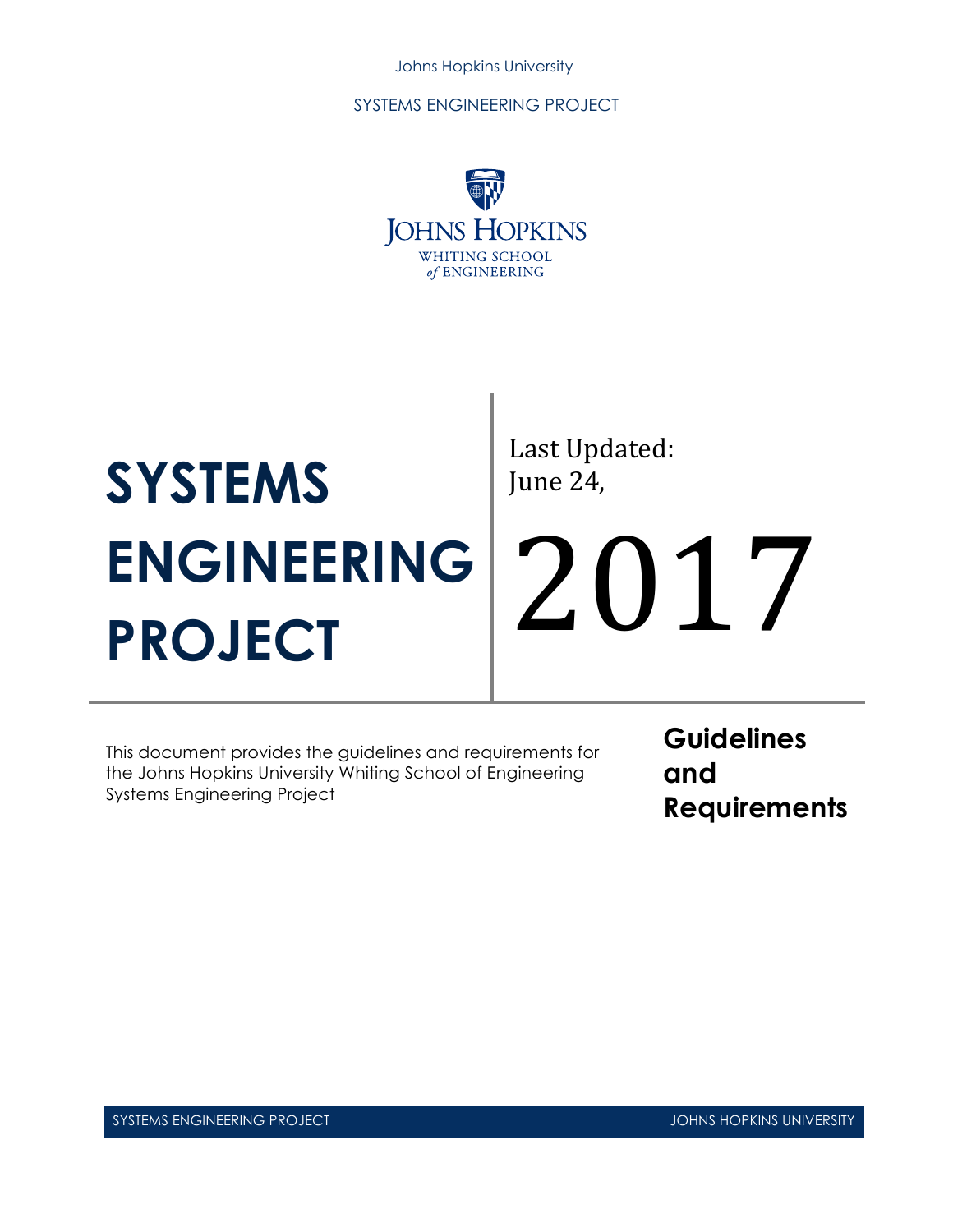# **TABLE OF CONTENTS**

| 1.0 |     |  |  |  |  |
|-----|-----|--|--|--|--|
| 2.0 |     |  |  |  |  |
|     | 2.1 |  |  |  |  |
|     | 2.2 |  |  |  |  |
|     | 2.3 |  |  |  |  |
| 3.0 |     |  |  |  |  |
|     | 3.1 |  |  |  |  |
| 4.0 |     |  |  |  |  |
|     | 4.1 |  |  |  |  |
|     | 4.2 |  |  |  |  |
|     | 4.3 |  |  |  |  |
| 5.0 |     |  |  |  |  |
|     | 5.1 |  |  |  |  |
|     | 5.2 |  |  |  |  |
|     | 5.3 |  |  |  |  |
|     | 5.4 |  |  |  |  |
|     | 5.5 |  |  |  |  |
|     | 5.6 |  |  |  |  |
| 6.0 |     |  |  |  |  |
|     | 6.1 |  |  |  |  |
|     | 6.2 |  |  |  |  |
| 7.0 |     |  |  |  |  |
| 8.0 |     |  |  |  |  |
| 9.0 |     |  |  |  |  |
|     |     |  |  |  |  |
|     |     |  |  |  |  |
|     |     |  |  |  |  |
|     |     |  |  |  |  |
|     |     |  |  |  |  |
|     |     |  |  |  |  |
|     |     |  |  |  |  |
|     |     |  |  |  |  |
|     |     |  |  |  |  |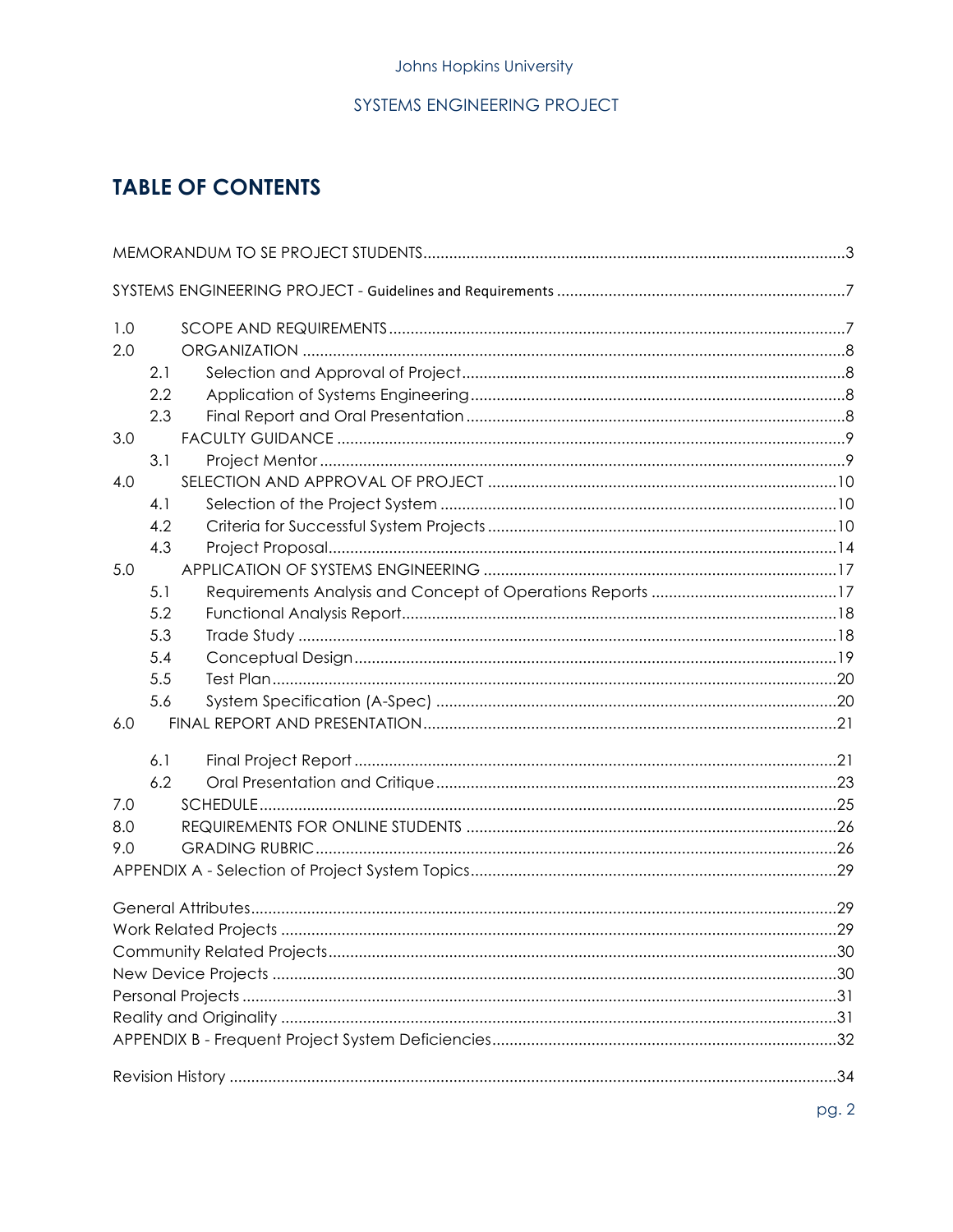## **MEMORANDUM TO SE PROJECT STUDENTS**

June 2017

To: JHU Systems Engineering Project Students

From: Dr. David Flanigan, Vice Program Chair / Project Instructor Systems Engineering Master of Science Degree Program David.Flanigan@jhuapl.edu

> Mr. Christian Utara, Program Quality Coordinator / Project Instructor Systems Engineering Master of Science Degree Program Christian.Utara@jhu.edu

Subject: Systems Engineering Project (645.800 Series) Guidelines and Requirements

#### **NOTE: This revision to the guidelines is effective immediately.**

Changes from the previous version:

- 1. Removed 800-series specific requirements (concentration specific mentors)
- 2. Updated the grading rubric to address late submissions.
- 3. Modified timeline to include pre-course work.
- 4. Modified proposal format.
- 5. Addressed changes to the proposal conceptual block diagram.
- 6. Included EVM as a component of project scheduling and execution.
- 7. Added a reference to the Thesis option.
- 8. Included Revision History table.

If you are reading this document, you have selected the SE Project as your Capstone course in the Master of Science in Systems Engineering Program. If you are planning to produce a thesis for your Capstone, please contact Larry Strawser (lstraws1@jhu.edu) or Jacqueline Rowe (Jacqueline.Rowe@jhuapl.edu) for more information about that course.

The Systems Engineering Project represents the Capstone course in the Master of Science in Systems Engineering. It is designed for you to (a) demonstrate that you can apply the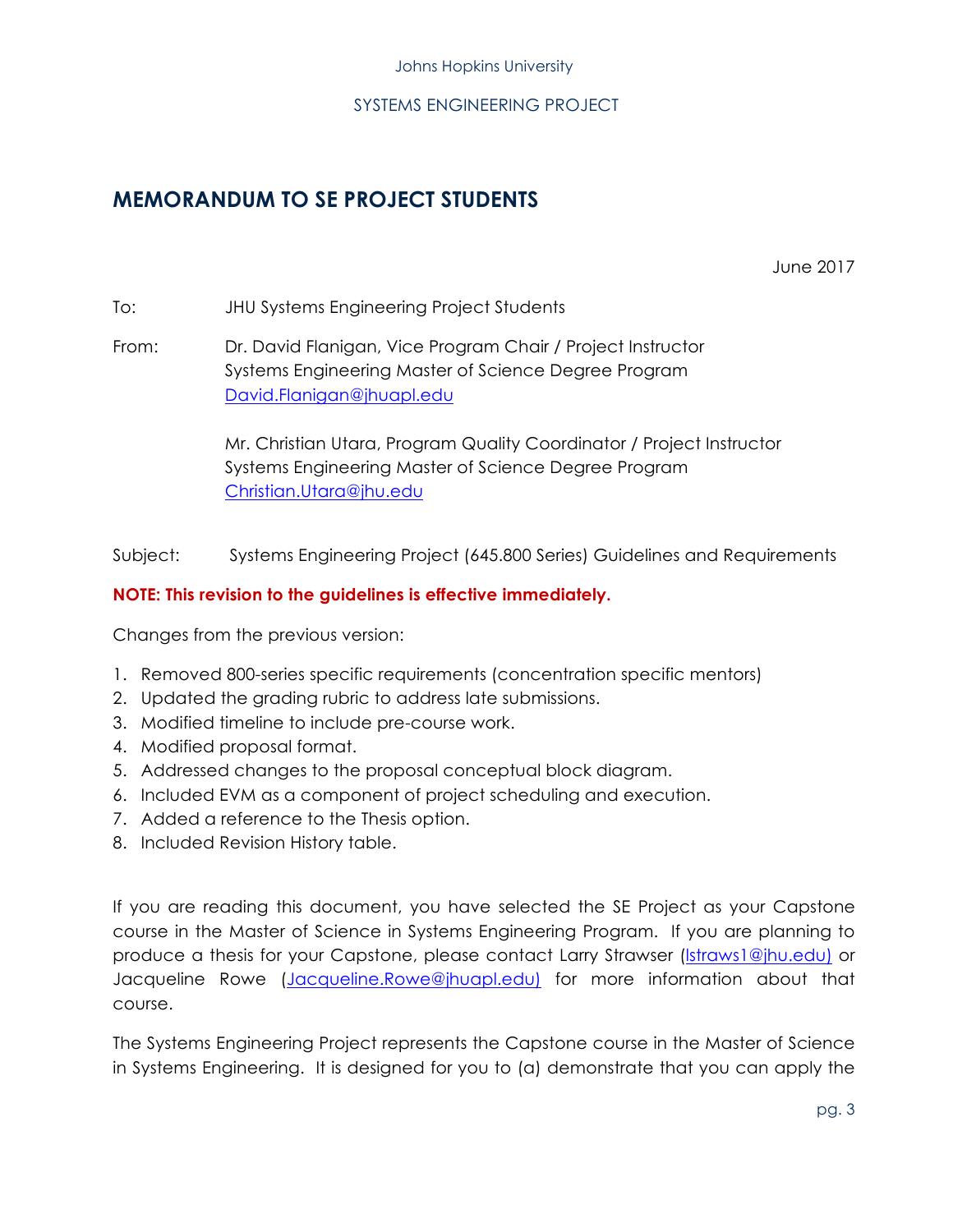"Systems Engineering Viewpoint" and (b) exercise the skills and tools you have learned throughout the program. It requires you to select and complete a complex and unique systems engineering project as an individual student. Faculty mentors are available to assist students in selecting and defining an appropriate project. An approved JHU faculty member will serve as a mentor to guide you through the remainder of the project. The class structure is similar to an independent study as it is self-paced and does not have regular class sessions. On occasion, during the semester, a mentor may announce a meeting of interested students to discuss their progress, answer questions and share lessons learned.

Since selecting a suitable project is often time-consuming, you will begin the process during your System Design and Integration course. To be adequately prepared for this course, you will complete a draft of your Systems Engineering (SE) Project Proposal by the completion of your System Test and Evaluation Course. You should expect to spend 150-

*Mentor Note: Your Draft Proposal must be completed and approved prior to the start of the formal semester. It will be very difficult to complete the project in one semester if you have not already completed the proposal.*

250 hours of independent, individual work to complete the project, so we advise that the SE Project course be the only course taken during the semester. The project schedule is self-paced, so a strong commitment is required to complete the project during the semester (to include pre-course work). It is possible that an additional semester be required to complete the course requirements. In these cases, an "Incomplete" grade can be requested to finish up the deliverables the following semester, without an additional enrollment cost (a grade change fee will be assessed). Your final grade will be reduced by ½ letter grade for every approved extension. After three extensions, you will be required to re-register for the course. A grade change fee will be assessed.

Johns Hopkins University (JHU) has a rule that students are expected to complete their degree requirements within five years. If there is any concern in this regard, the student must contact Dr. Flanigan and provide a significant justification for an extension of the five-year rule.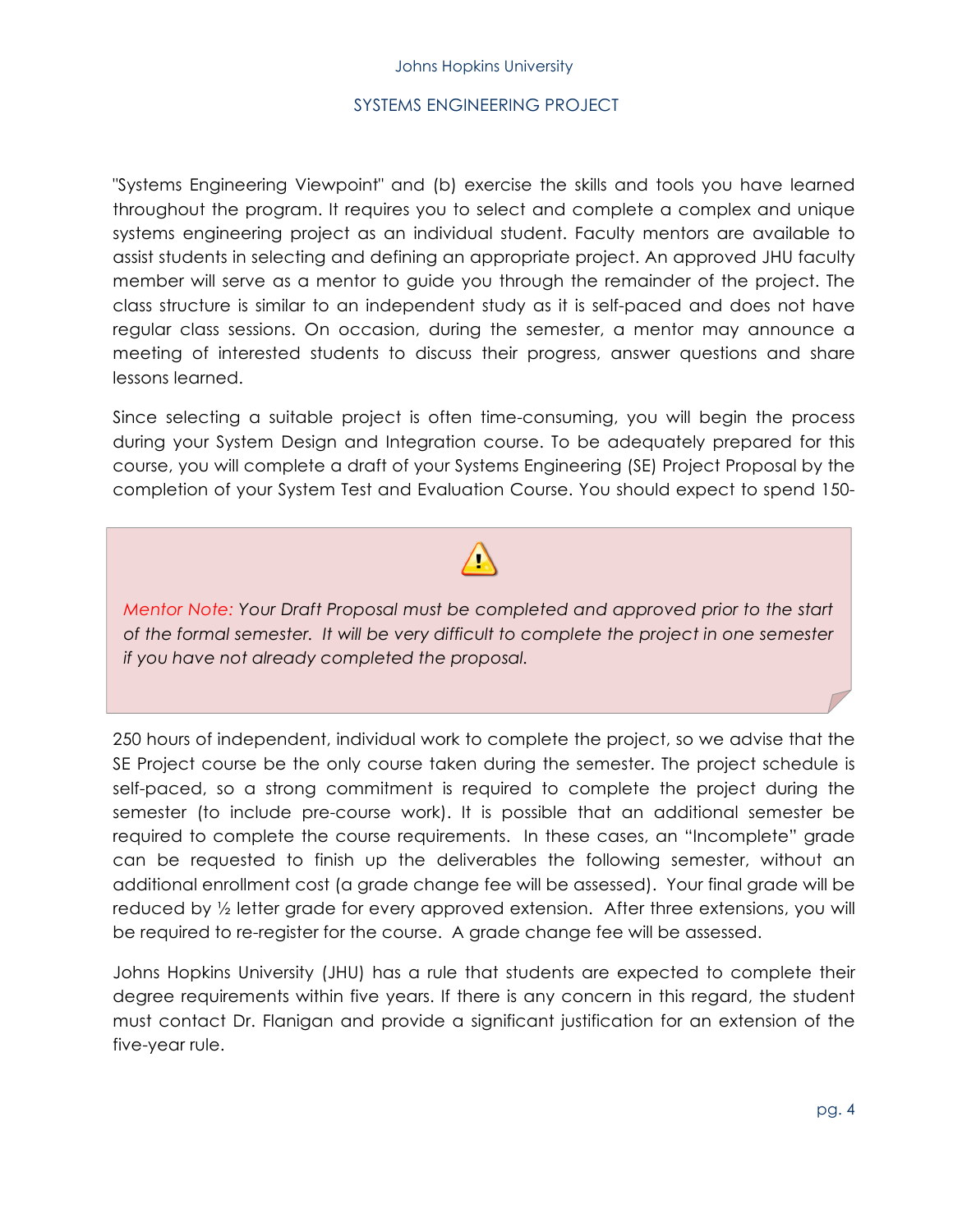The most significant challenge of this project course is the need for students to remain committed to completion of their project work on a self-paced, independent basis. While normal work and life conflicts will occur, attention and focus on maintaining your schedule is essential for success. This discipline is an excellent quality for a systems engineer.

#### *Mentor Note: Although sample projects uploaded to Blackboard were chosen based on their content, don't assume that every element of these projects is perfect.*

*Students should review multiple examples and determine on their own which* 

Once approvals of the Proposal is given by your Project Instructor, there are several additional deliverables: Requirements Analysis Report (RAR) / Concept of Operations (CONOPS); Functional Analysis Report (FAR); Conceptual Design Report (CDR); Trade Study (TS); Test Plan (TP); Risk Management Report (RMR); System Specification (A-Spec); Final Report (FR); and an Oral Presentation (OP).

Several prior student project reports are available in their entirety on Blackboard to use as examples and guides during your project. Note that prior reports are provided as a reference only. Do not make any assumptions about the quality of individual deliverables within these projects. As a Systems Engineer, you will need to independently assess the quality of the artifacts and determine applicability to your specific project.

Project communication and administration between the student and mentor shall be conducted via the use of Blackboard. E-mail can be used for initial contact with the project instructor, the course administrator and the mentor(s). The SE Program requires all deliverables to be submitted and assessed on the Blackboard site.

The primary means for interaction between yourself and mentor/instructor will be the JHU supported Blackboard site (hereafter known as the SE Project website). JHU's intent is to provide access to the SE Project website a few weeks after your enrollment in the System Design and Integration course. If you cannot access the course in the website homepage after that time, request access to the SE Project website by providing your JHU ID (also known as your JHED ID) to Jacqueline.Rowe@jhuapl.edu – she will be able to add you to the website.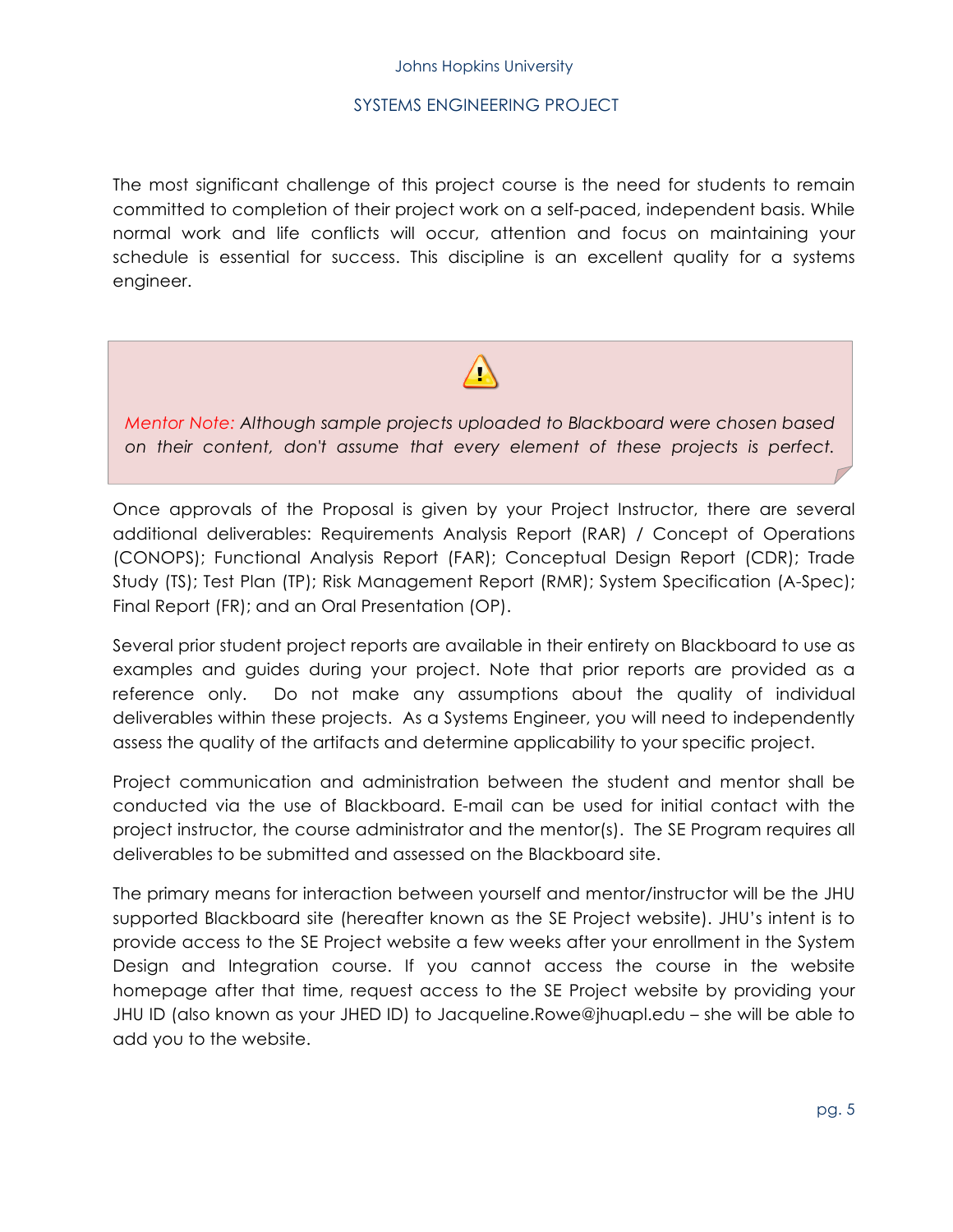To begin the process, you will initiate contact with a project mentor during their System Design and Integration course (active mentors can be found on the course website. More information about mentors can be found in *3.1 Project Mentor*). Through a series of draft submissions, the student iteratively develops a Proposal. Once the mentor approves the paper, the student formally submits the paper on Blackboard and notifies his/her Project Instructor via e-mail that it is ready for review. Students should make the attempt to select a mentor and begin the proposal process prior to the semester they are registering for the project in order to maximize the chance of successful completion.

The SE Project website contains several helpful aids for your project and will serve as the means for you to communicate and submit your deliverables. There are these project guidelines, points of contact, multiple completed student projects, and links to tools for your possible use during the project (DOORS, CORE, MS Project, etc.). The SE Project website will provide you with both correspondence and submission tools. More information on the SE Project website can be found within the site itself. The site can serve as an archive for your submissions, although it is prudent for you to maintain copies on your own computer resources. General Internet help can be obtained from the JHU related help site. SE Project website specific questions can be addressed to Christian.Utara@jhu.edu or Jacqueline.Rowe@jhuapl.edu .

In order to complete your project in time to meet end of semester deadlines, you will need to schedule your Oral Presentation before the "last day of classes" date of the semester. Please contact Ms. Rowe or your mentor to do so. Plan ahead, since this is a busy time to schedule all the participants. Not all students will be able to brief in the last week.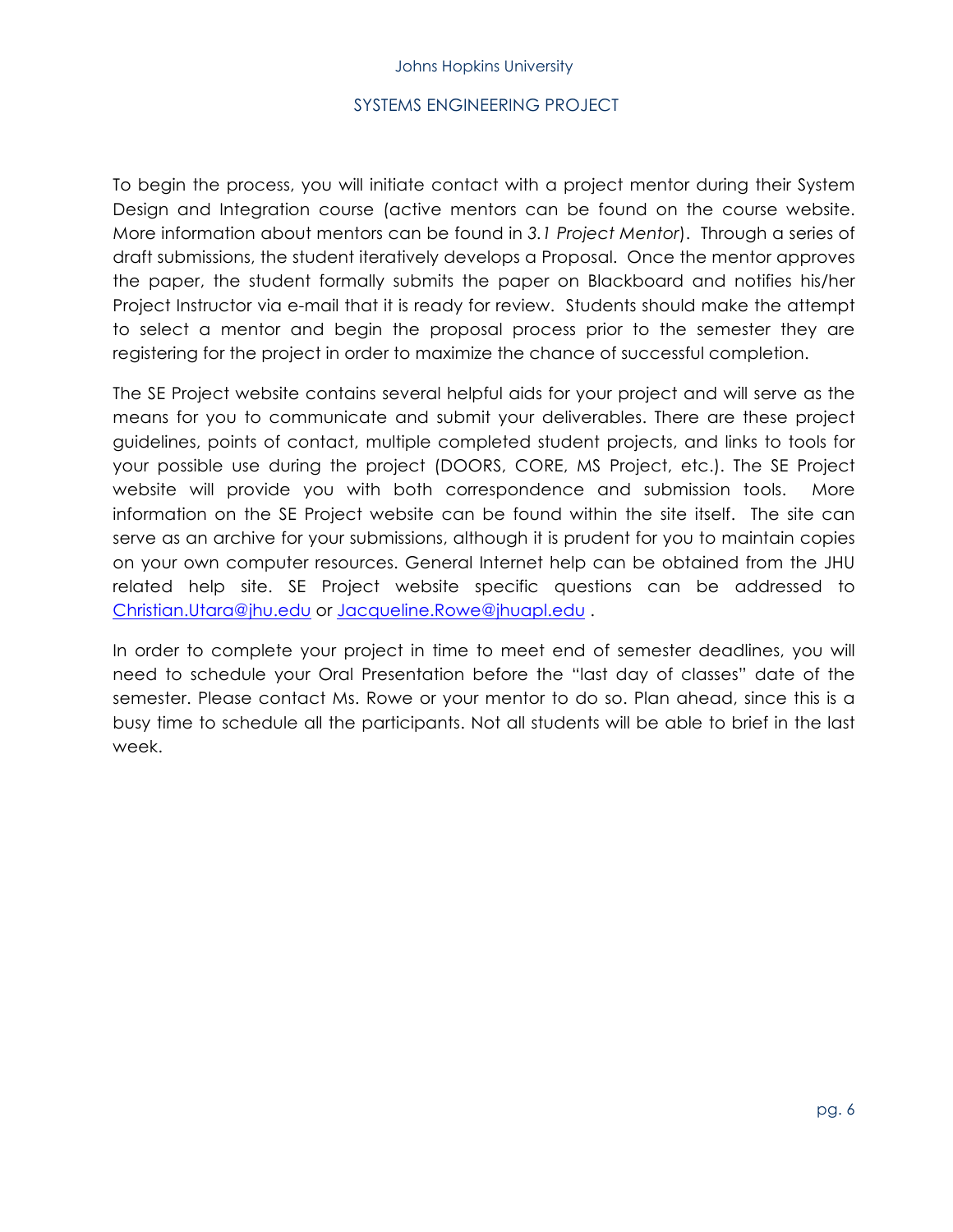#### SYSTEMS ENGINEERING PROJECT - Guidelines and Requirements

#### **1.0 SCOPE AND REQUIREMENTS**

This document defines the purpose, objectives and requirements for the Systems Engineering Project that each Master's Degree in Systems Engineering candidate must complete prior to graduation.

The primary purpose of the project is to demonstrate that the student understands and can apply systems engineering principles to a specific system. The project shall involve the application of the following systems engineering activities:

- Definition of Needs and Objectives
- Requirements Analysis and Concept of Operations
- Functional Analysis
- Conceptual Design
- Trade-Off Studies
- Risk Management
- Test Planning
- System Specification (A-Spec)
- Final Report and Oral Presentation

To serve this purpose, the Systems Engineering Project shall be product oriented, (rather than a research study designed to increase the body of knowledge). The product itself shall be in the nature of a "system" with definable functional subsystems; it will be referred to as the "Project System." The Project System shall address a perceived, definable and practical need. It shall have sufficient scope and complexity to require systems engineering, include challenging technical and engineering components, be unique in that it is not a duplication of an existing successful system, and have a potential value beyond the interest of the student. See Appendices A&B for more information.

A secondary purpose of the project is to provide the student with the experience of planning and organizing a significant task, partitioning the task into a set of subtasks and deliverables, establishing and maintaining a schedule of effort, and delivering written and oral descriptions of the work. To mirror the real world, this self-paced course provides the experiences of work, project, personal conflicts and pressures.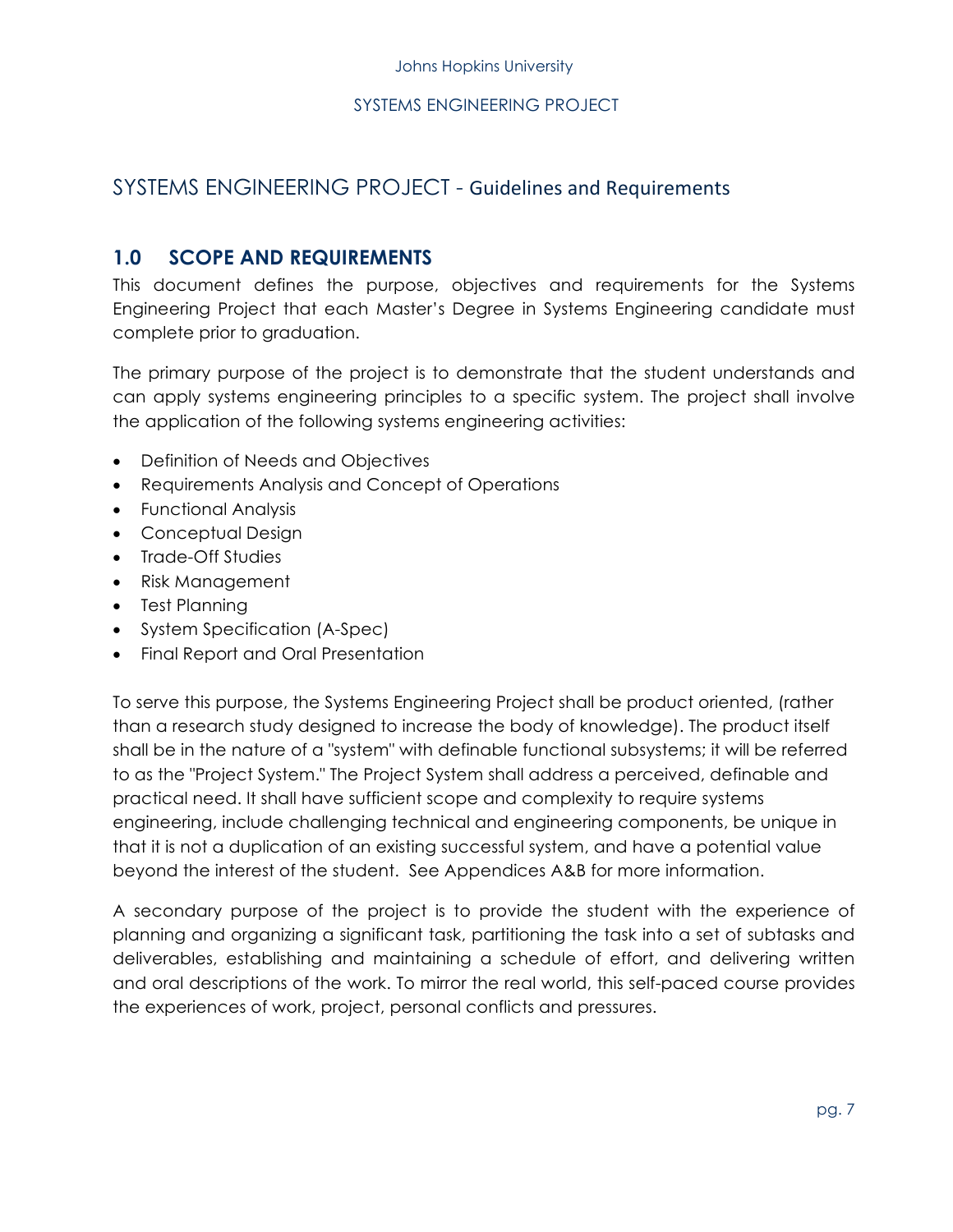#### **2.0 ORGANIZATION**

The system project can be organized into three primary areas:

#### **2.1 Selection and Approval of Project**

Activity: Selection and definition of the Project System, and approval of the Project Proposal

**Deliverables:** Project Proposal. This product requires approval by the Mentor and the Project Instructor via the SE Project website.

#### *Mentor Note: Although your Mentor will provide you guidance during the development of your proposal, the Project Instructor approves/disapproves these documents. Make sure to leave adequate time for both Mentor and Instructor reviews. Note that your Draft Proposal should be completed by the end of your System Test and Evaluation Course. To register for the SE Project course, your Final Proposal must be submitted on Blackboard.*

#### **2.2 Application of Systems Engineering**

Activity: The development of the selected "system" through the application of systems engineering tasks.

**Deliverables:** Reports on intermediate studies termed similar to CDRLs. Each of these products requires approval by your Mentor via the SE Project website.

#### **2.3 Final Report and Oral Presentation**

**Activity:** Assembly of all deliverables into a Final Report and Oral Presentation to the Mentor, Project Instructor and possible other interested parties.

**Deliverables:** Written Final Report and Oral Presentation, including all project deliverables as appendices.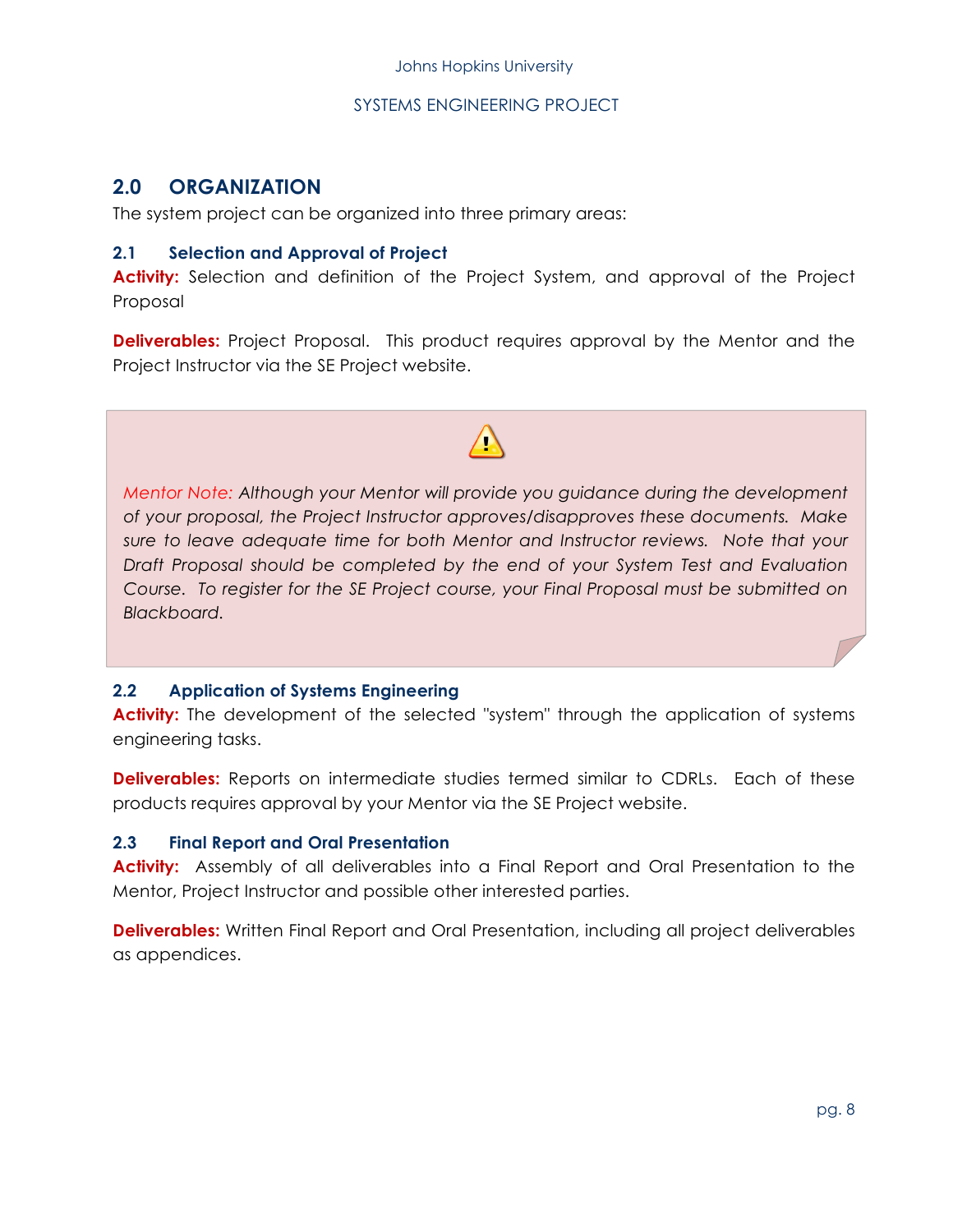*Mentor Note: The SE Project website (Blackboard) provides a single location for Systems Engineering Project materials, Student/Mentor/Instructor interaction, and documentation submittal/review. Using Blackboard minimizes the possibility that data will be "lost in the shuffle." Refer to the SE project website for office hours (if appropriate), typical review dates, and other communication details. The SE Project website database will be used by the JHU Main Office to assess your progress.*

#### **3.0 FACULTY GUIDANCE**

#### **3.1 Project Mentor**

Members of the Systems Engineering faculty will be available to assist the student in the selection of a suitable Project System and in the execution of the project. During the project selection and proposal preparation, the student will be assisted by a designated project mentor. A comprehensive mentor list can be found on the SE Project website.

Students planning their SE Project should contact any mentor of their choice with their project ideas or contact their Project Instructor directly for additional guidance. Students may select any available Mentor independent of their main campus. Your Mentor will assist you in the selection and definition of a suitable Project System.

The faculty mentor will provide the student with advice and guidance on execution of the approved project. After Proposal approval, the Mentor has approval authority, subject to oversight by the Project Instructor, for all project report submissions. The student is strongly encouraged to seek information and advice from colleagues or authorities with expertise in the domain area of the project.

It is expected that the student and mentor will maintain communications at least every two weeks during the course of the project. Interactions should occur primarily via Blackboard, but telephone and in-person sessions are also appropriate. It is the student's responsibility to maintain contact and notify the mentor of any changes due to travel or other conflicts. All documents prepared by the student shall be posted to Blackboard for review by their Mentor. It is expected that the student will be regularly developing and posting designated reports for mentor comment on Blackboard. This material will later compose sections of the Final Report. There will likely be several iterations for each deliverable based on feedback from your Mentor.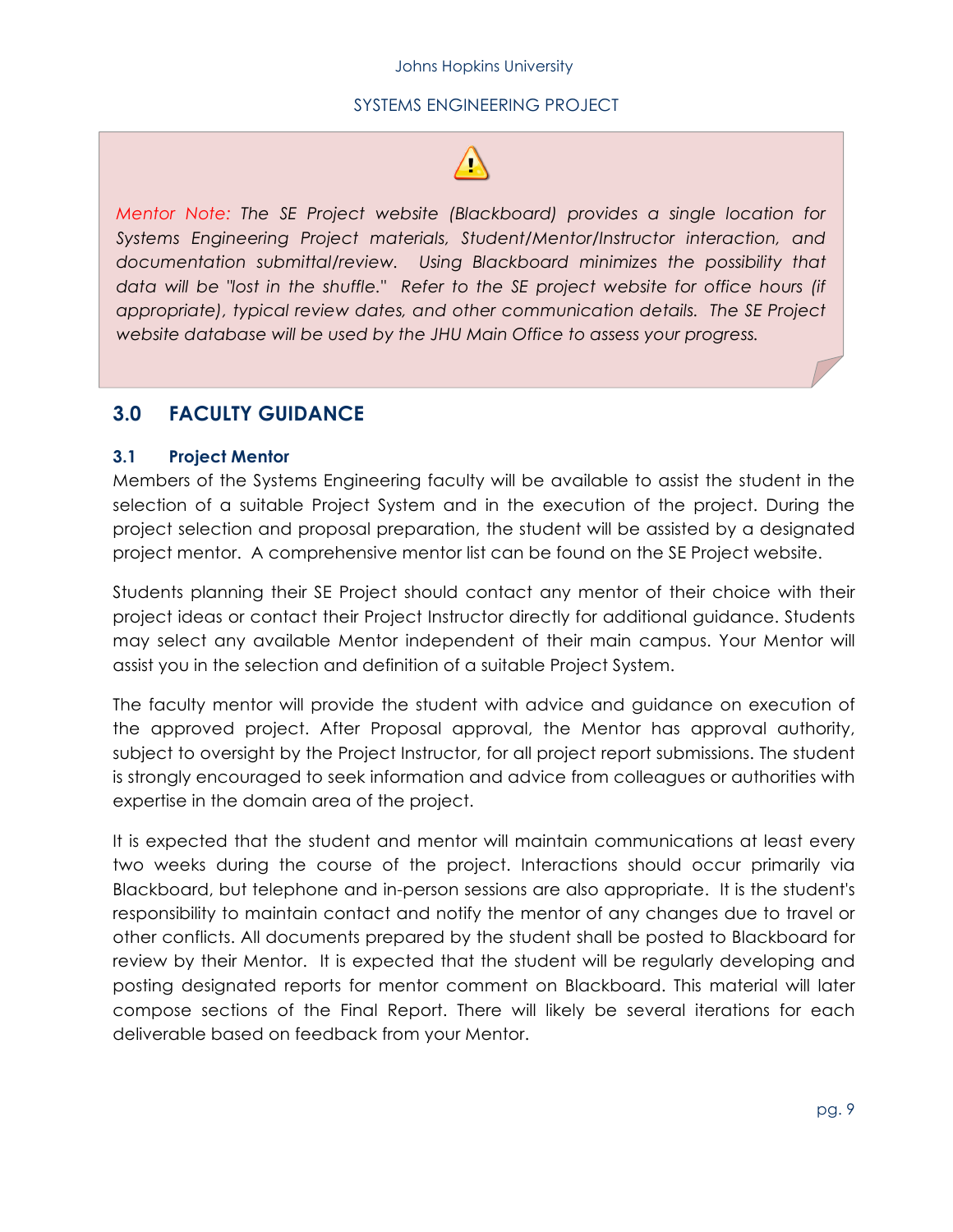#### **4.0 SELECTION AND APPROVAL OF PROJECT**

#### **4.1 Selection of the Project System**

Students are encouraged to select their own Project Concept. Ideally, there may be a suitable subject associated with their job, place of employment or community. The project mentor will assist students in the selection of the Project System. Previous Project System final reports are available on Blackboard to stimulate concept ideas.

#### **4.2 Criteria for Successful System Projects**

#### *Scope of the Project Product*

As stated above, the product (of the project) shall itself be a "system" whose development involves multiple subsystems and technical challenges that require solutions to interdisciplinary system problems. These conditions are necessary to warrant the application of systems engineering rather than of a single discipline. For example, it should not consist primarily of the selection and assembly of commercially available components or software. Exclusively software-oriented systems may be difficult to meet the project objectives. The functionality of the concept should not be simply performed by a mobile application (app). Student should thoroughly search the Internet and patents databases to verify that there are not any existing commercial systems available for their concept. There must be technical challenges requiring systems engineering to achieve a successful product (See Section 8.0 – Requirements for Online Students)

#### *Domain Knowledge*

Preferably, the student should already know about the proposed subject or be in a position to acquire detailed knowledge from readily available sources (domain experts). To demonstrate the application of systems engineering requires sufficient depth of understanding as to make it meaningful rather than vague or very general. Projects, about which the student has little personal knowledge, and where potential users may not be immediately available to the student, are generally difficult to carry out because of the extensive research required. On the other hand, if the project is closely work related, it will be necessary to demonstrate the student's unique contributions and to avoid using existing work generated by colleagues or contractors. Previous experience has shown that students who select a work-related project will tend to focus on the design and implementation details, along with this stakeholders, which is not the intent of this project, and will not demonstrate the systems engineering method in their deliverables. In developing a unique system, the student will be expected to interview or survey several domain experts to solicit systems requirements and later to validate them during the project execution.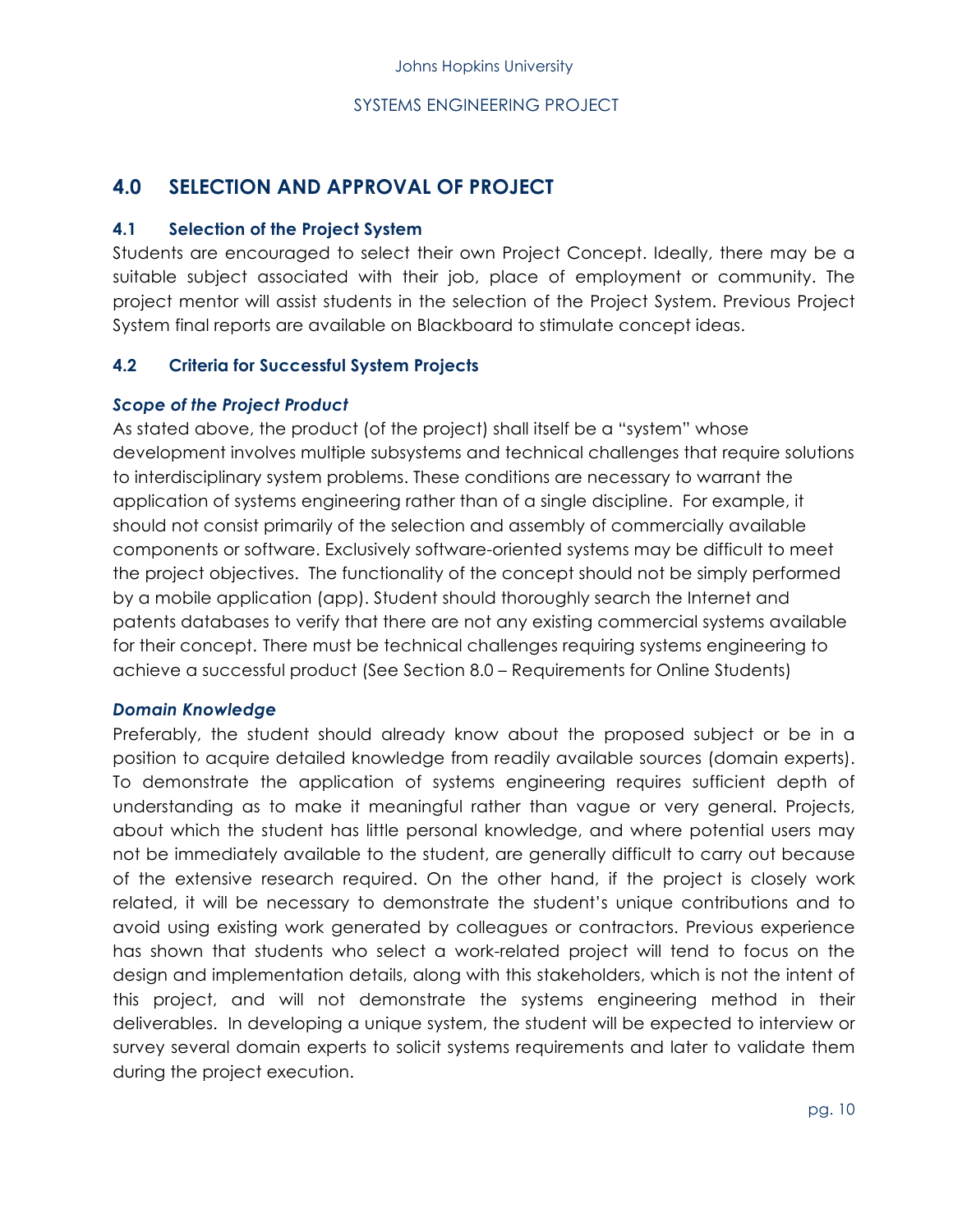#### Johns Hopkins University

#### SYSTEMS ENGINEERING PROJECT



*Mentor Note: It is expected that the student will be required to use a variety of documents and references in support of the development of their Project System. Due to the nature of this project, it is critical that all resources be attributable to their source.*

Most word processing packages have some good built in referencing tools that can help you to get started. If you would like to manually produce your references, be sure to capture the following information (at a minimum).

- Author(s)
- Date of Publication (if available) if a web site reference, include the date it was downloaded
- Title of Publication
- Source of Publication (publisher, location of publisher, or web site)
- If taking a direct quote, include the page number for the quote

APA, MLA, and Chicago formatting styles are acceptable for this course.

#### *Separation from Student's Job*

If the project is related to the student's job, it shall be clearly identified as the JHU Systems Engineering Project, and its accomplishment should not depend on any future changes in the job. Security and proprietary issues shall be dealt with before starting. Contact your work supervisor and your mentor if you have questions in this area. Several prior projects have classified origins or applications, but the project environment, application details, customers, etc. can be creatively devised to conduct the project on an unclassified basis. Students are responsible to obtaining public release of any work-related project if it is needed.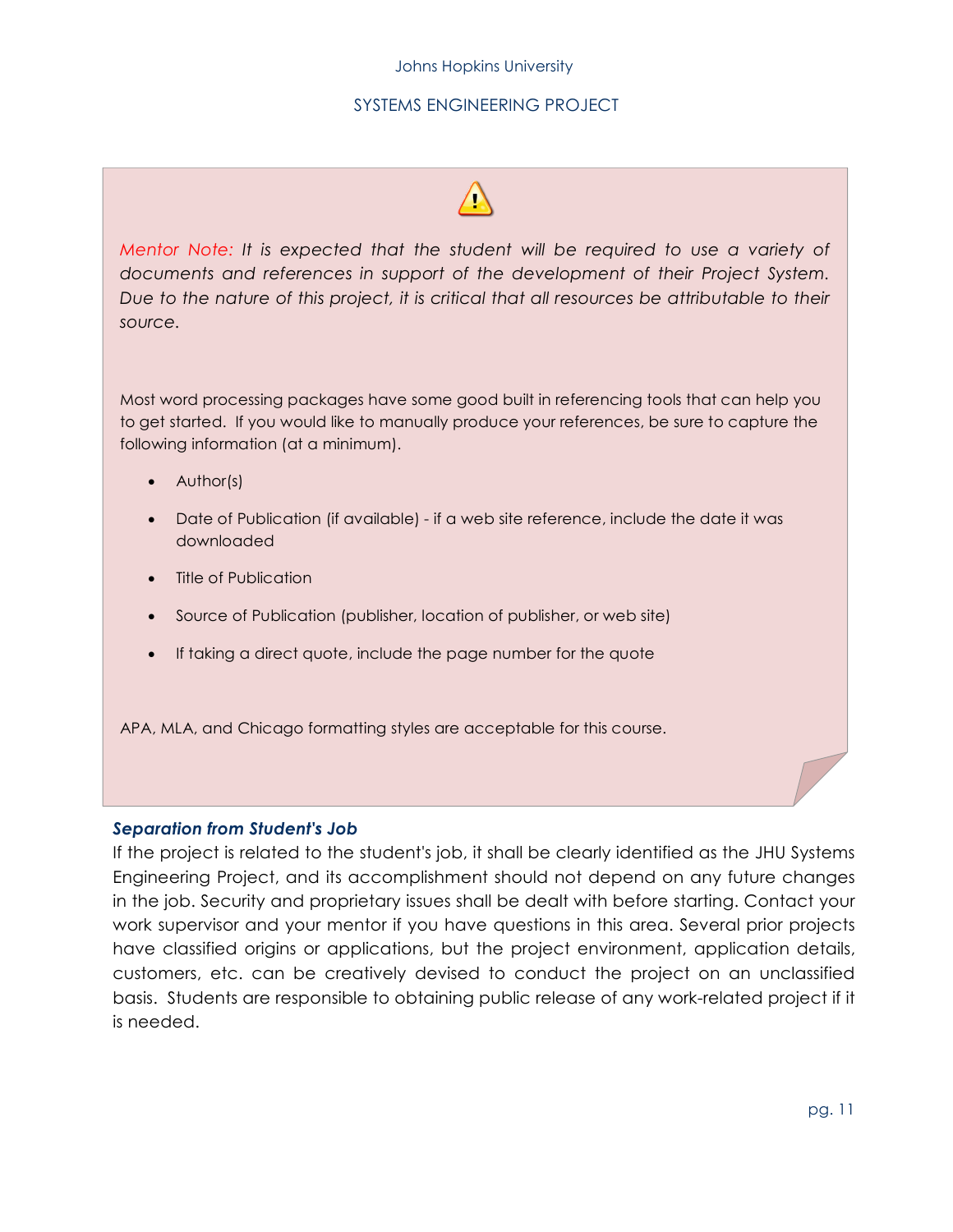#### *Demonstrable Need*

The Project System shall produce or lead to a product that has demonstrable value to an identifiable range of "customers", "owners" or "users" (specific individuals should be named in the Proposal and be treated as having this role). Current commercial or military Requests for Proposals may be considered, but the student project shall not be redundant with an ongoing organization's response. The Project System should be, in a sense, potentially marketable. It needs to be "real" and viable in the marketplace. Certain commercial Project Systems may need to include some discussion of business planning factors to help justify feasibility. The Project System shall not be of value only to the student/developer—that lacks the essential aspect of developing and analyzing requirements, i.e., the student cannot be the customer or owner. Failing to meet this *Demonstrable Need* criterion raises doubt as to the value of developing such a system.

#### *Feasibility*

If the proposed Project System represents a significant technical advance, it shall be shown to be feasible. There should be at least one implementation of the concept that does not require invention of something entirely new to satisfy the requirements. Failing the *feasibility* criterion makes the project unrealistic. The Project System requirements are expected to be quantitative as much as possible. Hence, real subsystem design specifications should result from the research and trade studies.

#### *Complexity*

The Project System should consist of several different subsystems, so that it presents system problems that could not be solved by a single design specialist. In the case of a softwarecentric system, the application domain shall be sufficiently complex as to require a system approach to its design (the required hardware subsystems shall not be neglected). Ideal systems will have both hardware and software components. On the other hand, the project should not be so complex as to exceed the scope of what can be accomplished in one (or two) semesters for an academic system project course. Early in developing the system concept, the student can evaluate complexity by sketching out a systems conceptual block diagram and noting the number of internal and external interfaces.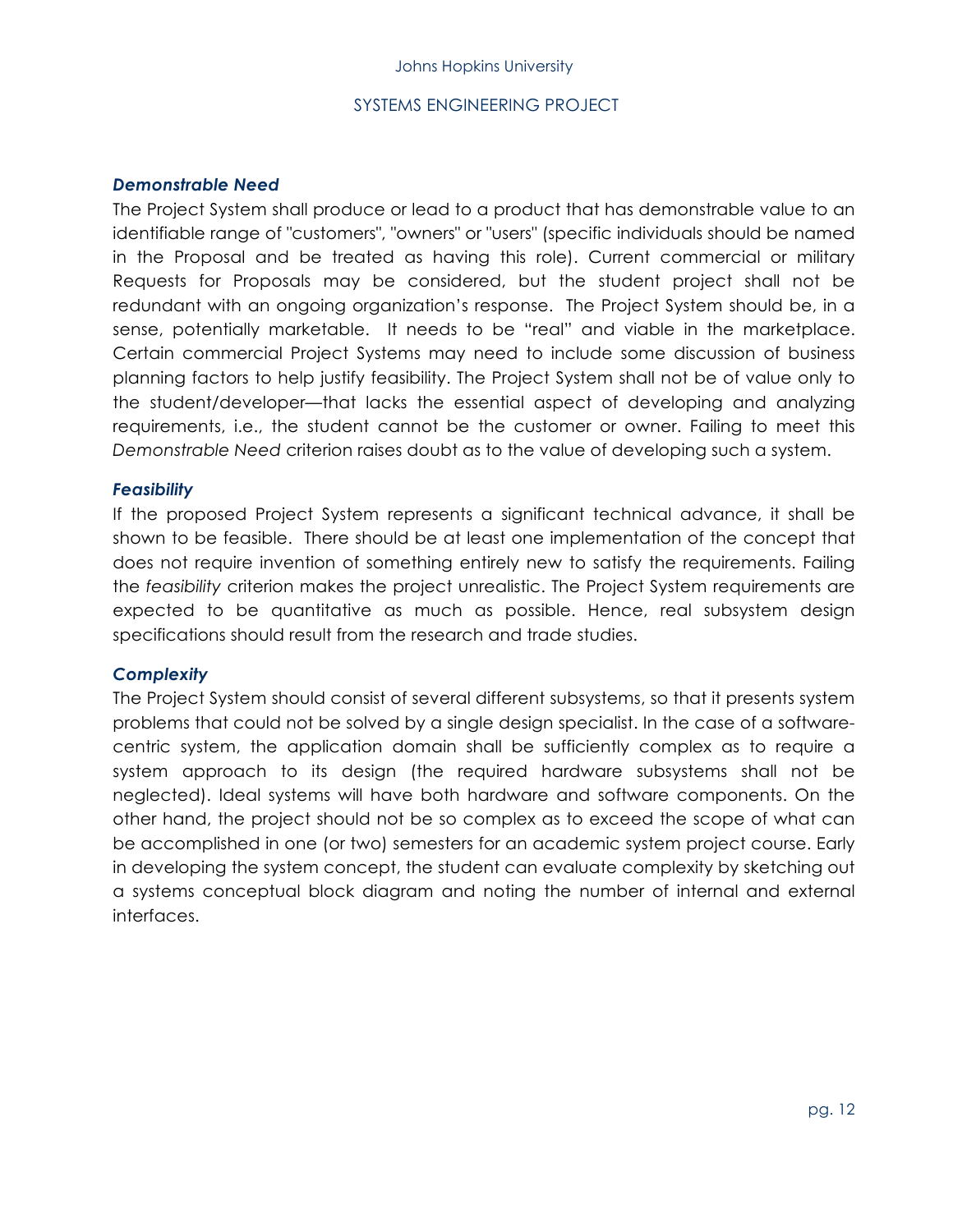#### *System Focus and Scope*

The project shall be focused on **systems** engineering rather than on component design. Projects that focus on the design of a device or a software program that accomplishes a relatively limited function are likely to be too simplistic to require "systems" thinking. A detailed process is not itself a system product. If an engineering or software specialist can accomplish the concept, it may not present opportunities to exercise systems engineering skills. Writing a computer program or combining a set of software algorithms should not be significant elements of the work.



*Mentor Note: The requirement to develop a system conceptual block diagram in the proposal helps the student think through the feasibility of the project. This diagram should be very high level and not get into any design details. Although the student is expected to deviate significantly from this initial "system concept", thinking through the Project System as a whole minimizes the possibility that a solution will be*  unattainable. Note that "pre-designing" the system during the proposal phase will *demonstrate a lack of understanding of Systems Engineering fundamentals and will be assessed accordingly.*

#### *Specificity*

While the focus of the project must not be on design details, neither can it be on generalities. The application of systems engineering methods should be on realistic engineering (and sometimes programmatic) issues. The subsystems and components of the Project System need to have a quantitative foundation. For example, in conducting a trade study, the criteria need to be traceable to requirements, objective, and the choices technically comparable and the judgments made on numerical factors as much as possible.

#### *Unsatisfactory Projects*

Some examples of unsatisfactory proposed System Projects have included systems requiring only the assembly of commercially available-standard components that could be assembled by a technician; integration of Commercial-Off-The-Shelf components; database systems for storing and accessing data that could be designed by a database specialist or adapted from a commercial product; and in general, component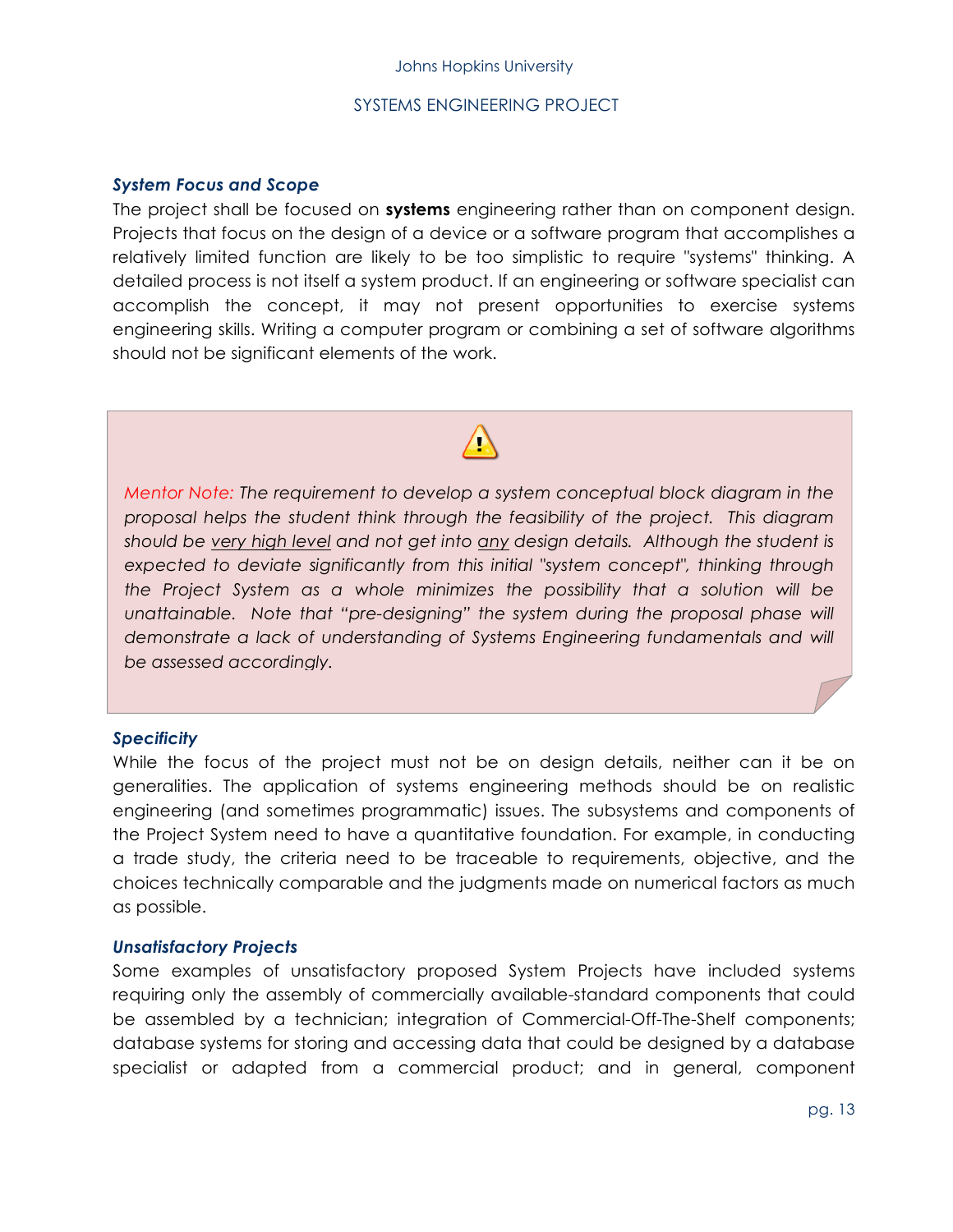developments within the knowledge domain of a single discipline (See *APPENDIX B - Frequent Project System Deficiencies*). Systems Projects that are now common in the marketplace should also be avoided, e.g., smart homes, autonomous automobiles, lost children-pets-cars, grocery shopping, etc.

#### **4.3 Project Proposal**

The project proposal is a detailed description of the proposed system, a full and formal statement/demonstration of the plan for accomplishing the project. It shall describe the objectives, a preliminary view of the system context, the systems engineering method of approach, the project work statement, the project work breakdown and schedule and the risk management plan. The Proposal is iteratively developed with feedback from the student's mentor. The student schedule should be presented in Gantt chart view (or equivalent) format. The organization of the Proposal is described below. While awaiting comments and approval from the Project Instructor, the student should initiate the project work.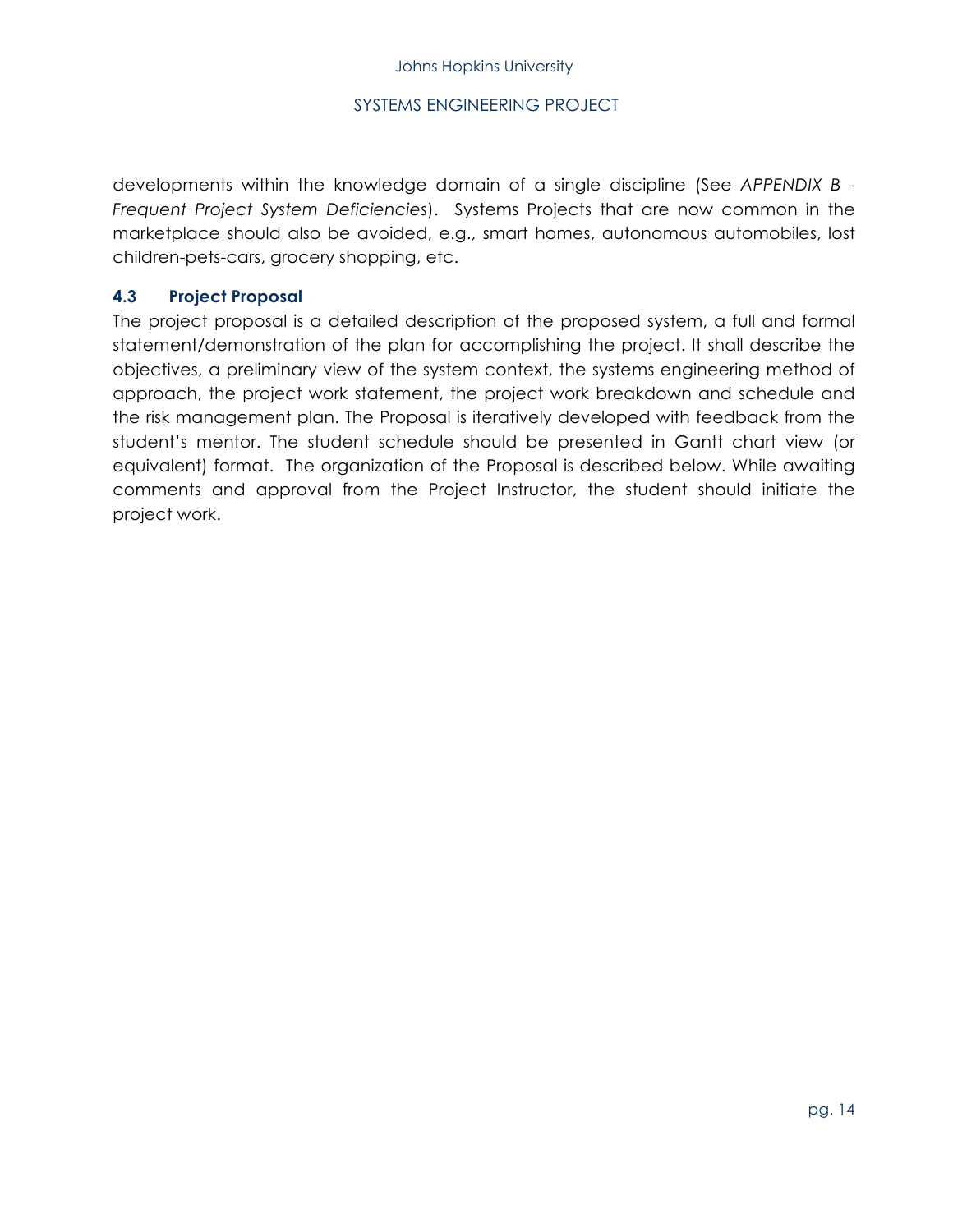# Proposal Format

#### *SECTION 1: System Introduction*

Include the name of the system, the student name, the mentor name, and a description of the project. Provide a student biography.

#### *SECTION 2: Need for the System*

Describe the capability need or gap of existing systems. Include the references to research on the topic to demonstrate that the student has a clear grasp of the domain problem. Describe the proposed system concept in order to address this need / gap. Justify the importance of requiring this system to address this gap.

#### *SECTION 3: System Architecture/Description of System*

A preliminary discussion and illustration of the proposed system shall be presented to provide insight into the possible subsystem components and interfaces and their functionality. The student shall include an initial/preliminary conceptual block diagram and context diagram for the system (see *Feasibility* and *Complexity* above). During the course of the project, the system functions and/or design are expected to change as the systems engineering process is applied. At a minimum, this section should include:

- The System Context Diagram (the white box view of the system)
	- o Intended stakeholders that would interact with the system.
	- o Intended domain environment that the system would operate in.
	- o External systems / organizations that the system would interact with.
- System Conceptual Block Diagram. This diagram is a very high-level block diagram of the system. It should not include any design details. As noted above, *"pre-designing"' the system during the proposal phase will demonstrate a lack of understanding of Systems Engineering fundamentals and will be assessed accordingly.*

#### *SECTION 4: Project Background*

Identify 2-4 stakeholders that you intend to interface with during your project and their background that will be relevant to your project. Develop a work breakdown structure (WBS) and identify the timeframe of the major deliverables to include the final presentation date (milestones and schedules). Identify 4-6 risks that you anticipate to consider and address during the project (ensure these risks are under your project control).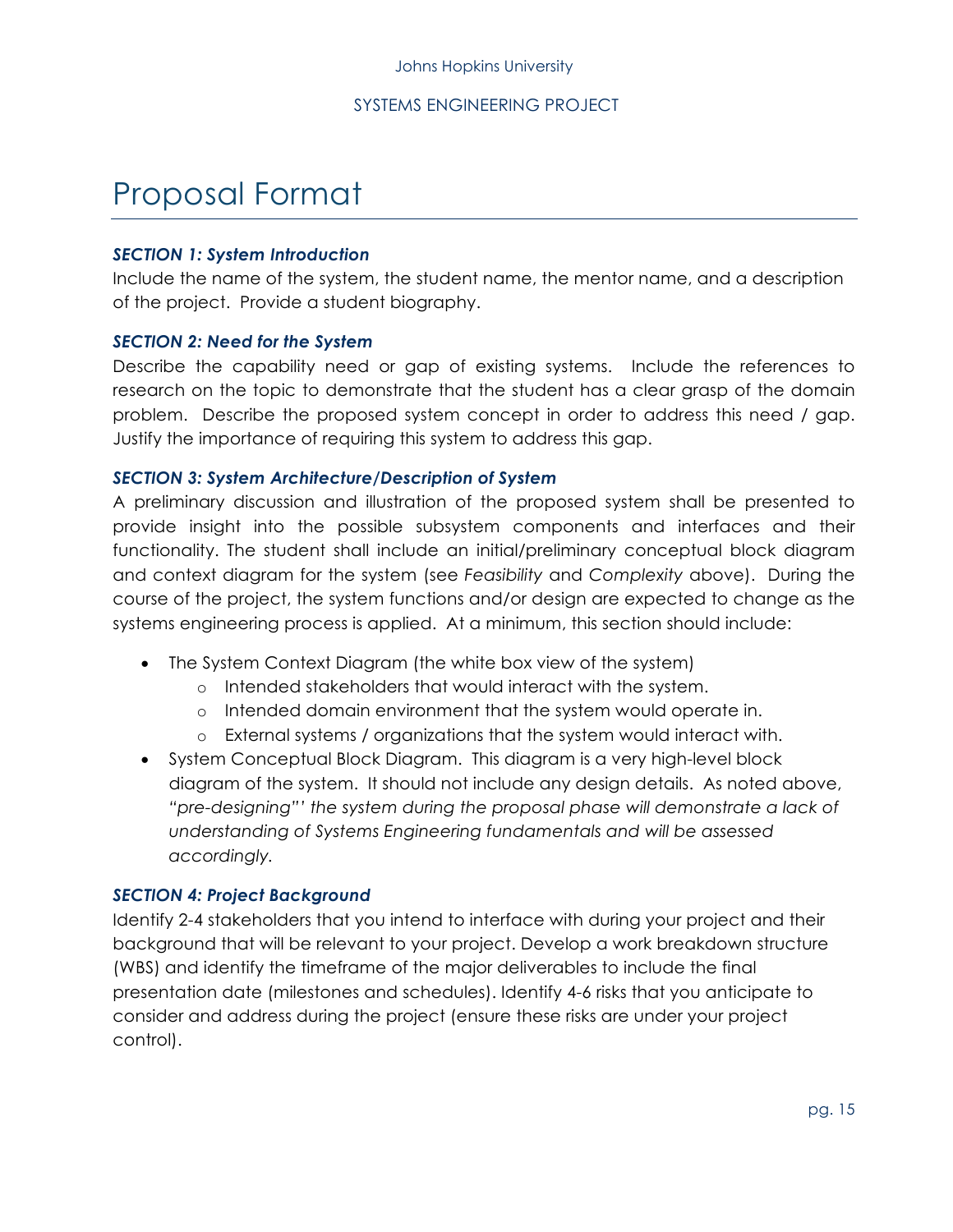#### WBS

This section identifies specific tasks (20 or more) to be performed in the project. These tasks shall be grouped in a Work Breakdown Structure (WBS) showing how they relate to one another. The general purpose of each task shall be indicated. For **each task** the estimated number of **hours of effort** to be required by the student shall be listed to demonstrate that the work has been carefully planned and that the total scope of the project is appropriate. Tasks shall be product-oriented. Each WBS element shall be broken down to increments no greater than 20 hours (10 hours preferred). Use of Microsoft Project (or similar tool, such as OpenProject) for the WBS and schedule is expected.

#### Milestones and Schedules

The Milestones section shall identify the key dates or events marking project delivery dates and major review points. The schedule shall identify the estimated start/completion dates for each major task. Both the milestones and the schedule shall be traced to the Work Breakdown Structure. Contingencies and backup plans should be evident in the

*Mentor Note: Don't consider the WBS, milestones, and schedule to be purely academic deliverables. The WBS, along with your milestones and schedule, should provide a sound foundation for you to work from throughout the semester. Students that develop a comprehensive WBS/schedule, typically do a better job managing their time. These* 

*students actually refer back to their plan throughout the semester to keep them on* 

#### schedule.

For full credit, apply Earned Value Management to your schedule, and update it throughout the semester. Consider schedule as dates and cost as hours applied to the project. Your baseline schedule should define your Budgeted Cost of Work Scheduled (BCWS) and Budget at Completion (BAC). Budgeted Cost of Work Performed (BCWP), Actual Cost of Work Performed (ACWP), Cost Performance Index (CPI), Schedule Performance Index (SPI), and Estimate at Completion (EAC) should be reported at the completion of every deliverable.

#### Risk Management / Initial Risk Assessment

The method the student will use to identify, monitor, mitigate and manage risk during the project shall be discussed and illustrated. The focus should be on technical risks for the system and student project risks, not normal programmatic risks faced by every project.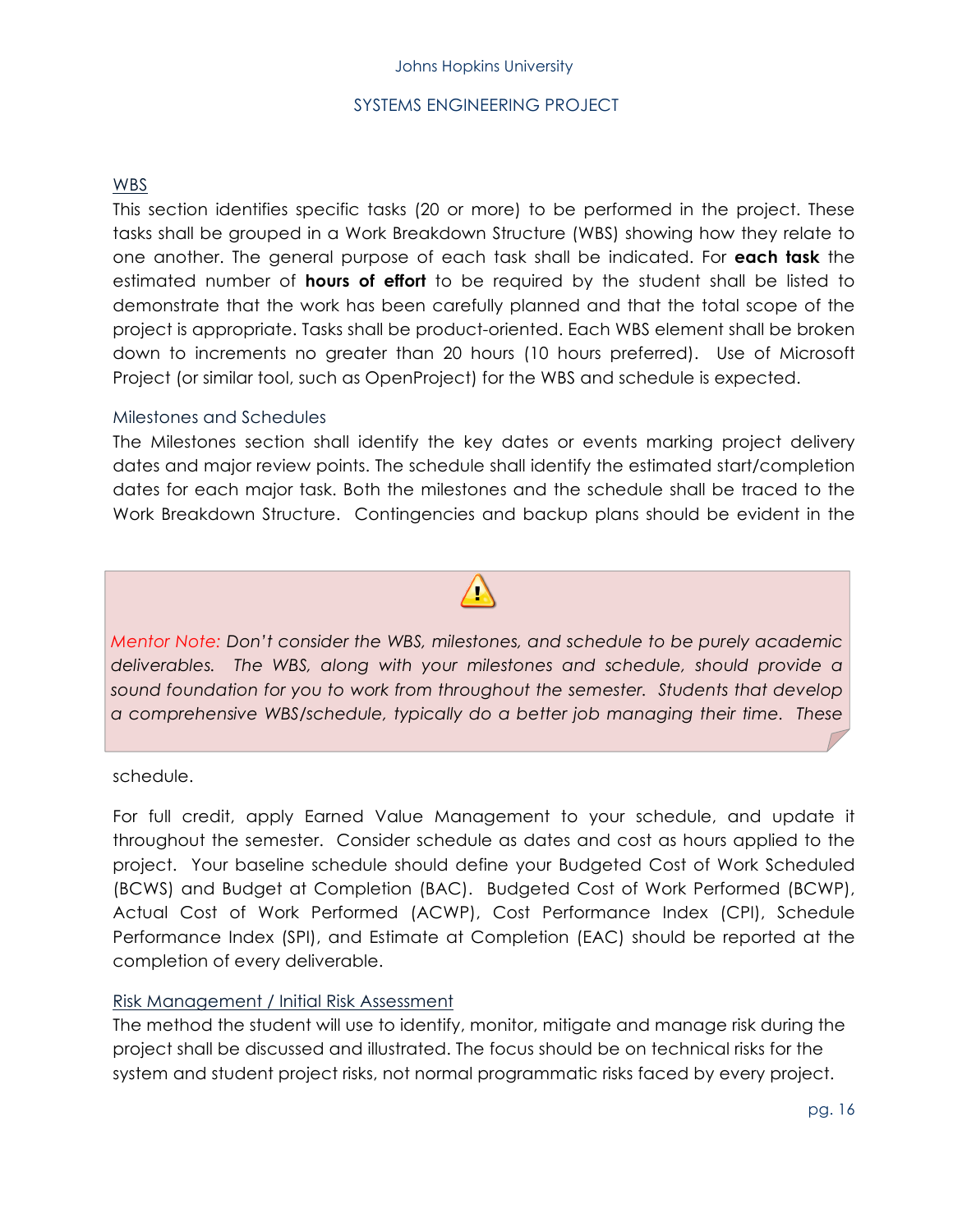Identify 4-6 risks that you anticipate to consider and address during the project, ensure these risks are under your project control. In the Proposal, an initial set of risks shall be included in a table. A risk cube and waterfall chart shall be provided for all of the technical risks identified.

#### *SECTION 5: Systems Engineering Justification*

Why would systems engineering be required for the project (e.g. what makes your project warrant a systems engineering approach)? List 3 scenarios that would describe your system operations and interactions that you would engage your stakeholders (this is to get you thinking about the different ways your system will operate). List the top five Measures of Effectiveness (MOE) that can measure your system performance. List the analytical tools and techniques you will use during the project to assess your system performance.

#### **5.0 APPLICATION OF SYSTEMS ENGINEERING**

The second, and major, portion of the Project course is devoted to the development of the selected system in accordance with the approved Project Proposal. In this portion of the course, the student will prepare several reports (CDRLs): Requirements Analysis / Concept of Operations, Functional Analysis, Conceptual Design, one Trade Study, Test Plan, and a System Specification (A-Spec). These artifacts will become part of the written Final Report (as appendices) along with the Proposal, other relevant data, and conclusions and recommendations. The student should continually update/maintain the Work Breakdown Structure, Schedule and Risk Management Plan as they progress throughout the project. The contents of these reports are described briefly below.

#### **5.1 Requirements Analysis and Concept of Operations Reports**

The development of a new "system" has to be based on a well-formulated set of requirements derived from an analysis of operational needs. Both originating and derived requirements shall be included. Typically, a system project would have 150-200 total requirements. The Requirements Analysis Report should describe the required operational outcomes that have been extracted from the Needs Analysis (often derived from a Mission Needs Statement), and the key system performance requirements (often called Key Performance Parameters) needed to realize the operational outcomes. The reasoning behind each system requirement should be stated. Each requirement shall be labeled or numbered to demonstrate traceability throughout the project. Ultimately, the requirements will be traced to functions, components, trade study criteria, subsystem specifications and validation methods. To the extent possible, the requirements should be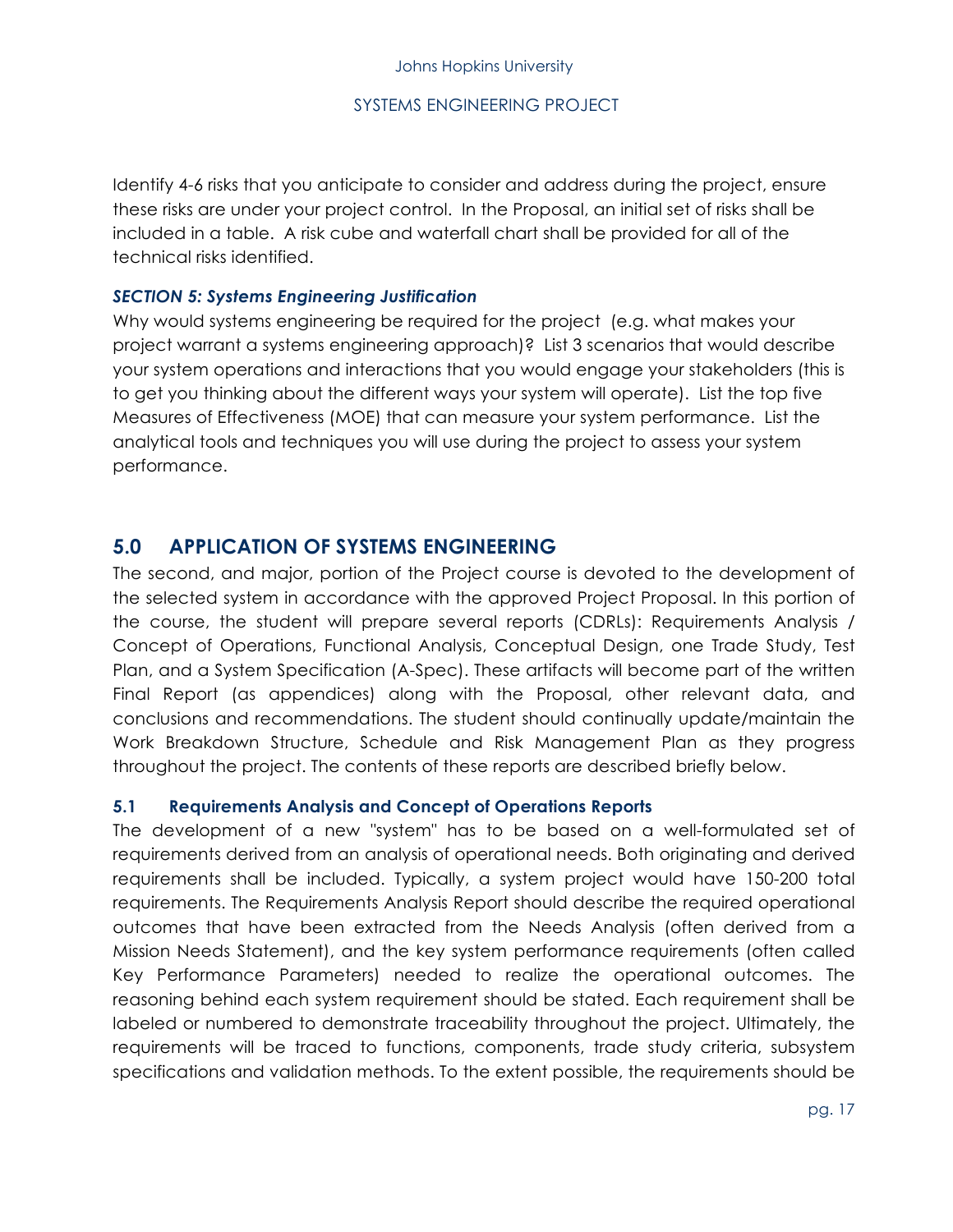quantifiable, e.g., have numerical parameters listed to show the range or scope required for the requirement. The report shall also state how the accomplishment of each major requirement would be verified. The integrated report incorporates the Concept of Operations (CONOPS) with diagrams, including one or more scenarios or use cases illustrating the system functioning in its operational environment. Depending on the project, the student may consider the use of a tool such as DOORS or CORE to manage the requirements information. Typically, this is the most challenging report as this is the first report of the project. Take specific care to describe the needed capabilities that can be gathered from your stakeholders and can be developed from your scenarios / use cases. The functionality that is required in the use cases can aid you in developing the functional architecture in the FAR.

#### **5.2 Functional Analysis Report**

Prior to initiating Functional Analysis, the requirements must be well defined and validated (preferably with the customer/user). As the Functional Analysis begins, the requirements are translated into the functions that must be performed. These functions are ultimately translated or allocated into subsystems. One must visualize the type of system needed to meet the requirements and the subsystem functions that will implement the projected objectives. Various attributes of the system such as System States and Modes, System Functions, and Functional Interfaces are defined. The states and modes considerations will help to ferret out details of interfaces and time-varying requirements. At a minimum, this artifact shall include a functional context diagram, functional flow and functional block diagrams (at least two to three levels), N2 diagrams (as appropriate), and traceability back to requirements (use of a table is helpful). Depending on the project, the student may consider the use of a tool such as CORE to manage the functional architecture and traceability.

#### **5.3 Trade Study**

The systems engineering method uses trade-off analysis or analysis of alternatives as the means for making significant technical and program decisions and in mitigating technical risk in the product design. In the Project, there should be a number of informal trade studies, of which at one shall be carried out and reported in detail. Although not explicitly required, capturing the results of your informal trade studies is highly encouraged. The hierarchy of analyses of alternatives includes early consideration of approaches to top-level design to a study of alternatives for detailed subcomponents. For the formal study, it is best to focus on those system components where specifications and quantitative information exists to adequately assess the trade space. In reporting the trade study, it is necessary not only to describe the technical or component alternatives considered, the quantitative selection criteria, their relative weighting and scoring; but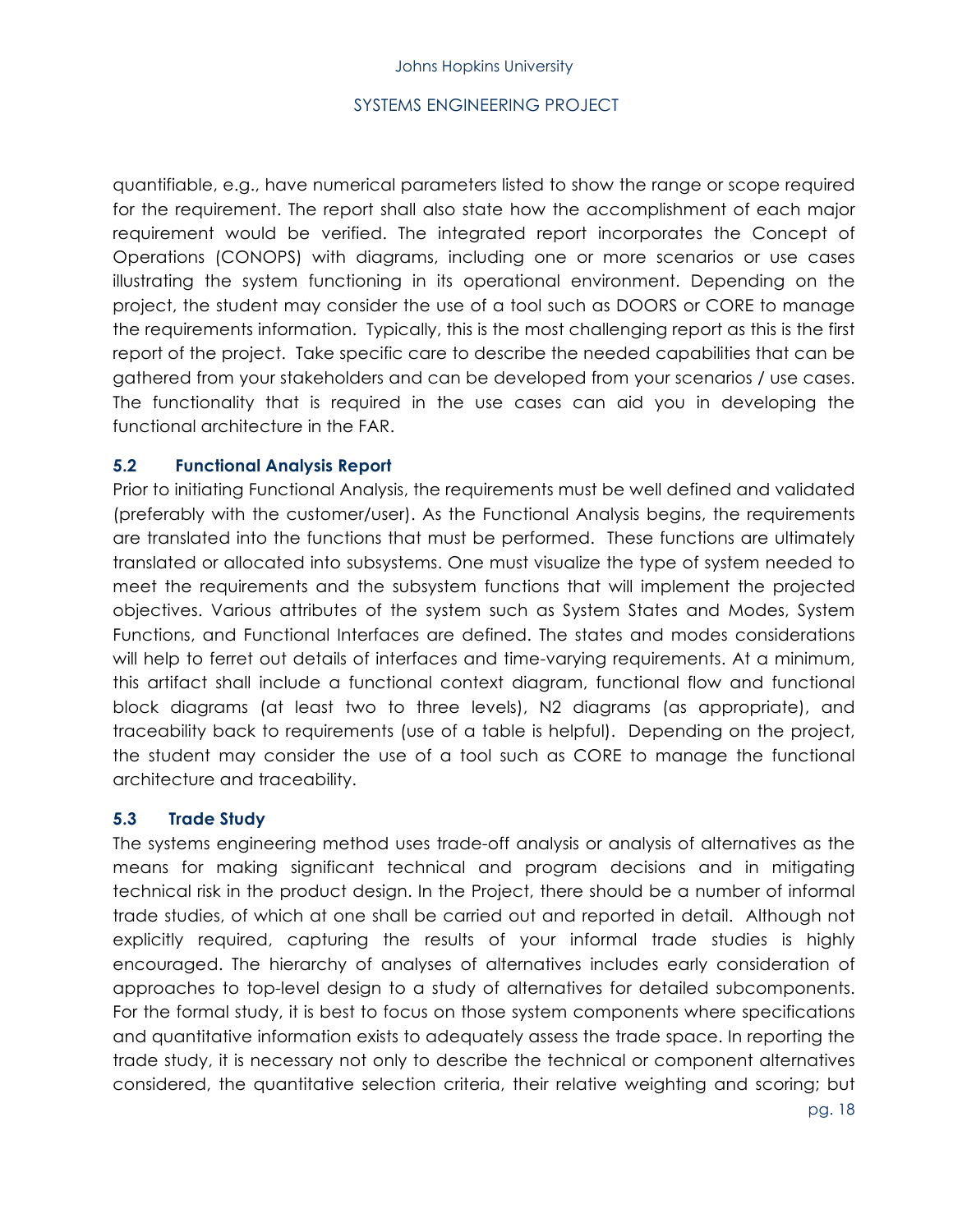#### Johns Hopkins University

#### SYSTEMS ENGINEERING PROJECT

the **rationale** for each of these selections, assignments and scoring shall also be documented. Thus, the reason for selecting each of the alternative solutions to be considered and each criterion shall be stated and traced to requirements. Weights assigned to criteria shall be justified, as well as the relative scores given each alternative for each criterion. Finally, a sensitivity analysis shall be performed. The significance of the results shall be discussed in the light of that analysis. In conducting the sensitivity analysis, it is helpful to successively zero-out each of the criteria to identify any possible bias in the analysis. There are a number of tools that could be used for this effort. If a tool is used, the student should discuss and thoroughly understand the input, parameter space and output of the tools.

*Mentor Note: Before you start developing your formal trade study, review your notes from class. You should already have a step-by-step process to perform a trade study in hand. A few helpful hints:*

- *(1) Identify your requirements related to your trade study up front.*
- *(2) Make sure to trace each selection criterion to requirements, or provide a justification / rationale for its use.*
- *(3) If you don't have an objective weighting method in place, use the pair-wise comparison method.*
- *(4) Watch your significant digits!*

#### **5.4 Conceptual Design**

Functional Analysis normally defines the functions that the system needs to perform in order to meet the performance requirements. A vision of how the functional architecture might be realized by hardware and software components constitutes a Conceptual Design of the proposed system. Interfaces shall also be defined and optionally an Interface Control Document can be generated. A physical context diagram, physical block diagrams and allocation diagrams are typical products. The conceptual design shall also include traceability to functions and requirements (as appropriate). In most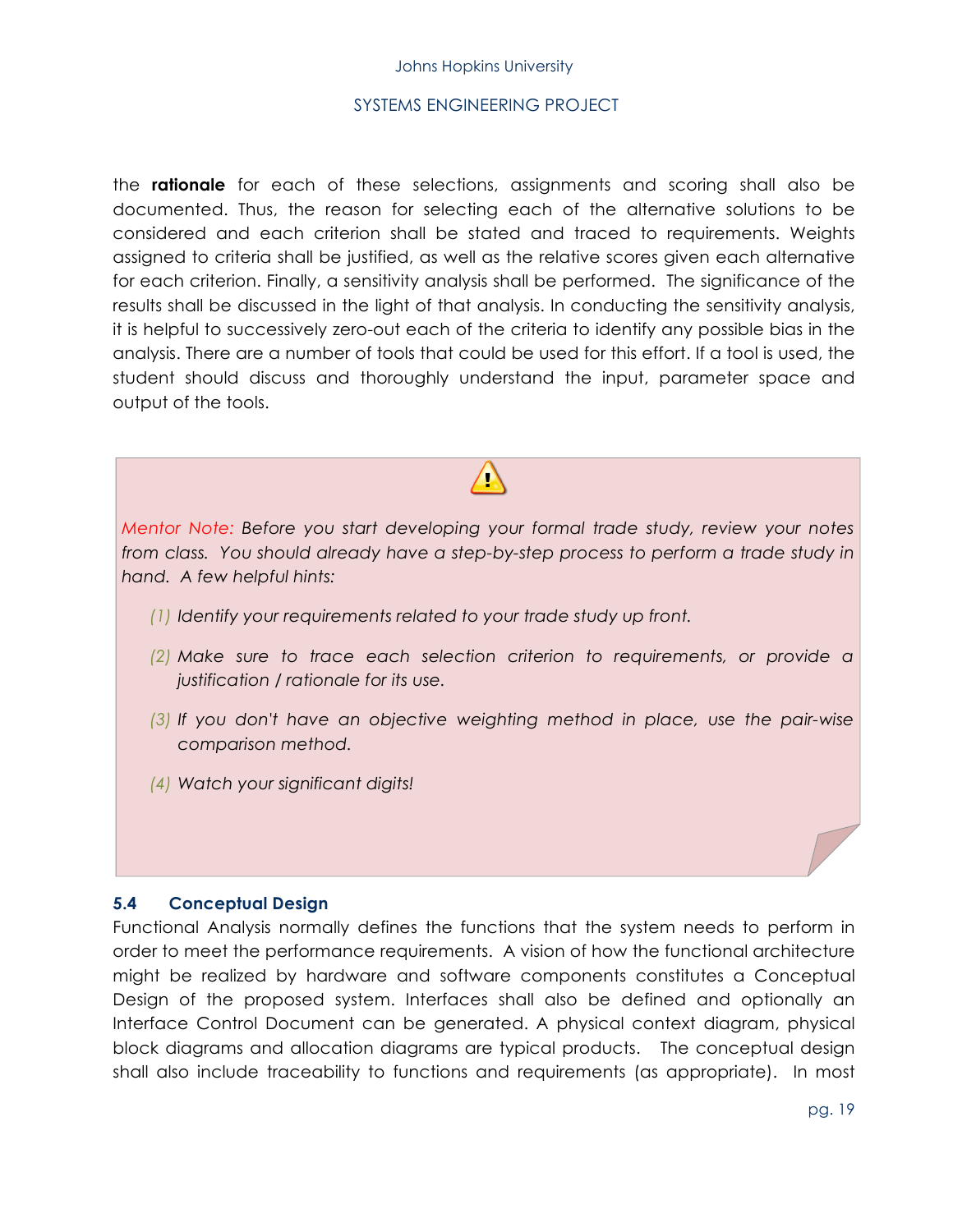instances, physical interfaces should also be traced back to functional interfaces/interactions, captured during Functional Analysis. Depending on the project, the student may consider the use of a tool such as CORE to manage the physical architecture and traceability.

#### **5.5 Test Plan**

The test plan describes a selected portion of your system capability and develops a plan for which to evaluate your system's performance. As the project is largely in the conceptual design phase, it is not intended to dive deeply in the test environment and details, but to facilitate consideration of the test portion of the systems engineering method. The test plan should include the pertinent requirements that will be included in the test, test environment, equipment that would be needed to monitor and analyze the test, test subjects / expertise to conduct and analyze the test, desired results to determine if the test was successful, and the metrics intended to be collected.

#### **5.6 System Specification (A-Spec)**

The system specification embodies the functional requirements to be realized by the implementation of the conceptual design into hardware and software so as to meet the system operational requirements. It is normally a key product of the system conceptual design phase. It will vary from the initial requirements by revisions made during the project and the outcomes of previous artifacts. The specification shall be written in a formal structure, showing traceability to the requirements, covering system definition, required quantitative characteristics, support requirements, and any special requirements such as safety and human interfaces. The student shall also include (as appropriate) any concerns the designer may need to take into account, such as incomplete analysis, unstable requirements, business or technology factors that went unaddressed and areas of design flexibility within the requirements envelope. As appropriate, the student can provide special instructions to the system designers/developers. The system specification should include requirements metrics. At a minimum, the report shall include:

- a) # of initial requirements (from Requirements Analysis Report)
- b) # of final requirements (from A-Spec/System Spec)
- c) #/% of qualitative requirements
- d) #/% of quantitative requirements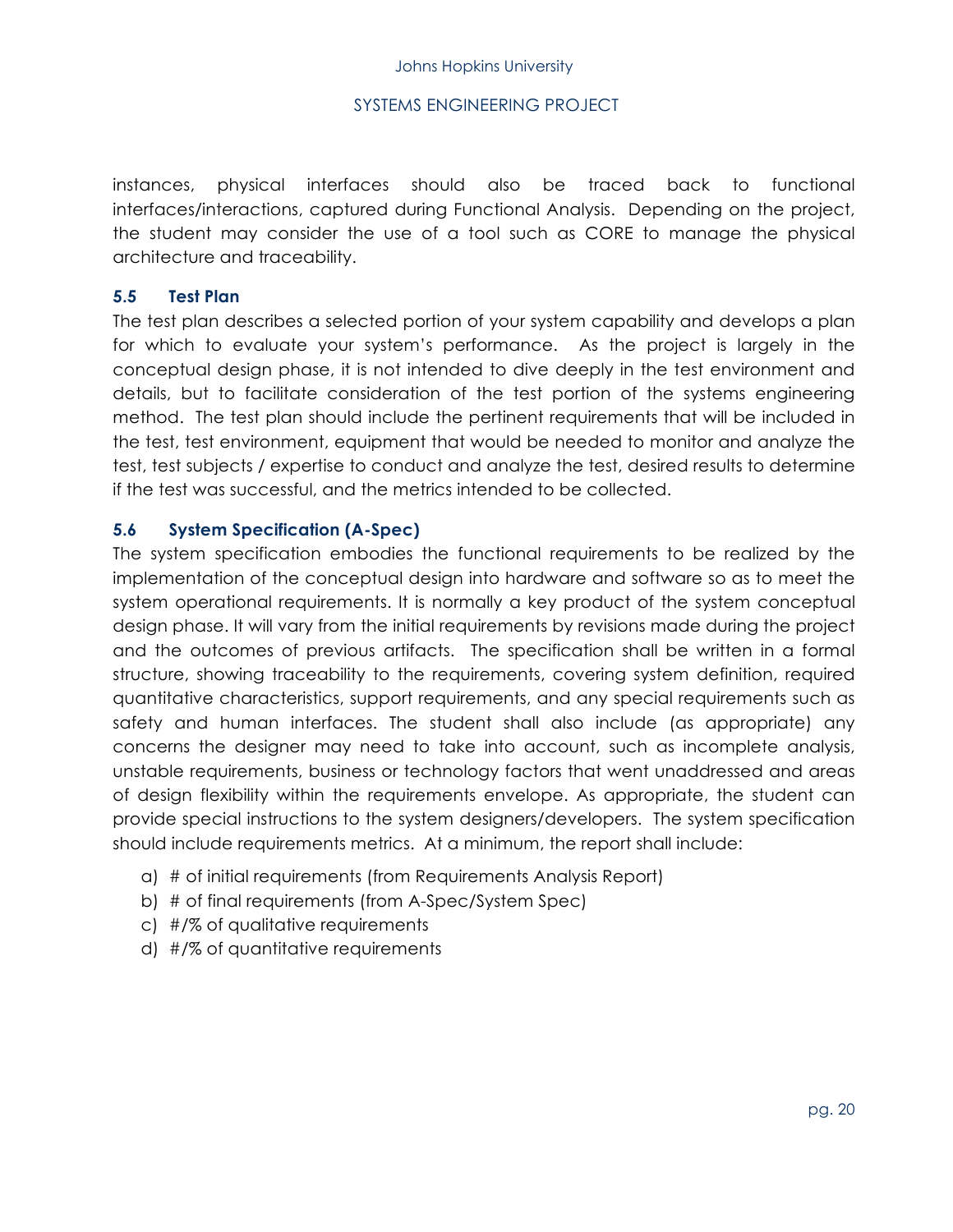#### **6.0 FINAL REPORT AND PRESENTATION**

The culmination of the Project System is the submission of a formal written Final Report and an Oral Presentation describing the student's work on the project.

#### **6.1 Final Project Report**

The Final Report should consist mainly of an assembly of the Concept/Proposal and reports submitted during system development, with introductory and concluding sections to put all of the parts into a coherent context. The Proposal and reports previously submitted do not have to be rewritten. The report shall be included in the final deliverable. The suggested organization of the Final Report is as follows:

#### Table of Contents

#### Project Objective and Approach

This section shall include a summary statement describing the purpose and general description of the Project System.

#### Significance and Scope of the Work

This section shall include the student's perception of the significance of the work from the perspective of the products and results produced by the project.

#### Project Proposal

This section shall capture a brief summary of the process used to develop the Proposal. It shall refer to the appendix that captures the actual document.

#### Requirements Analysis and Concept of Operations Reports

This section shall capture a brief summary of the process used to develop the Requirements Analysis Report. It shall refer to the appendix that captures the actual document.

#### Functional Analysis Report

This section shall capture a brief summary of the process used to develop the Functional Analysis Report. It shall refer to the appendix that captures the actual document.

#### Trade Study Report

This section shall capture a brief summary of the process used to develop the Trade Study. It shall refer to the appendix that captures the actual document.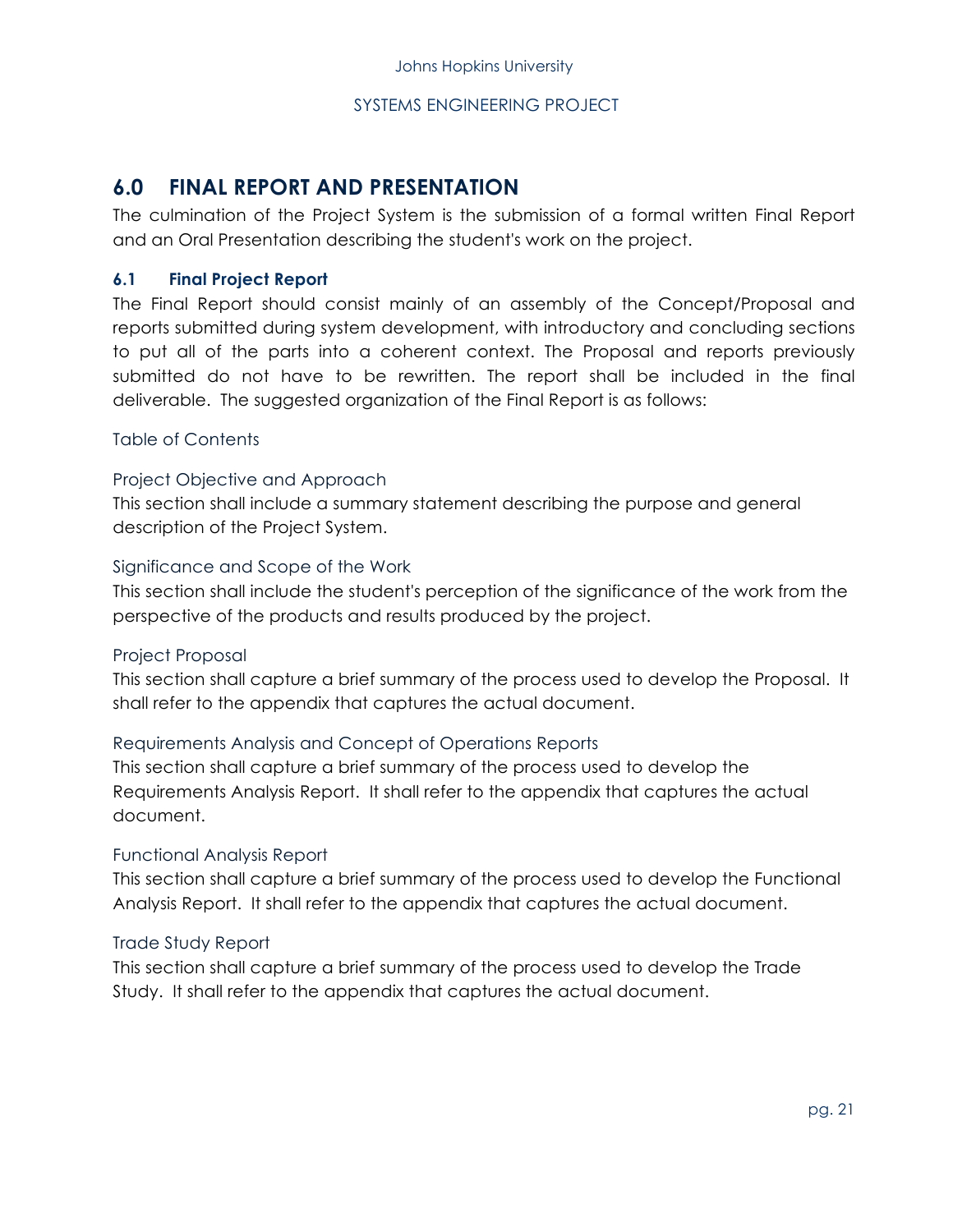#### Conceptual Design Report

This section shall capture a brief summary of the process used to develop the Conceptual Design Report. It shall refer to the appendix that captures the actual document.

#### Risk Management Report

This section shall capture a brief summary of the process used to manage risks throughout the semester. It shall refer to the appendix that captures the actual documentation related to risk.

#### Test Plan

This section shall capture a brief summary of the test plan and the portion of the system capability that will be evaluated. It shall refer to the appendix that captures the actual document.

#### A-Specification Report

This section shall capture a brief summary of the process used to develop the A-Spec. It shall refer to the appendix that captures the actual document.

Schedule Assessment

*Mentor Note: As one might expect, you will "learn lessons" throughout the semester. Maintain a log of these lessons learned. It's much easier to copy/paste from your lessons learned log than it is to recall these lessons at the end of the semester.*

This section shall use EVM to compare the planned versus actual task (hours) and schedule (dates) metrics. Any significant deviation(s) from the planned values shall be documented.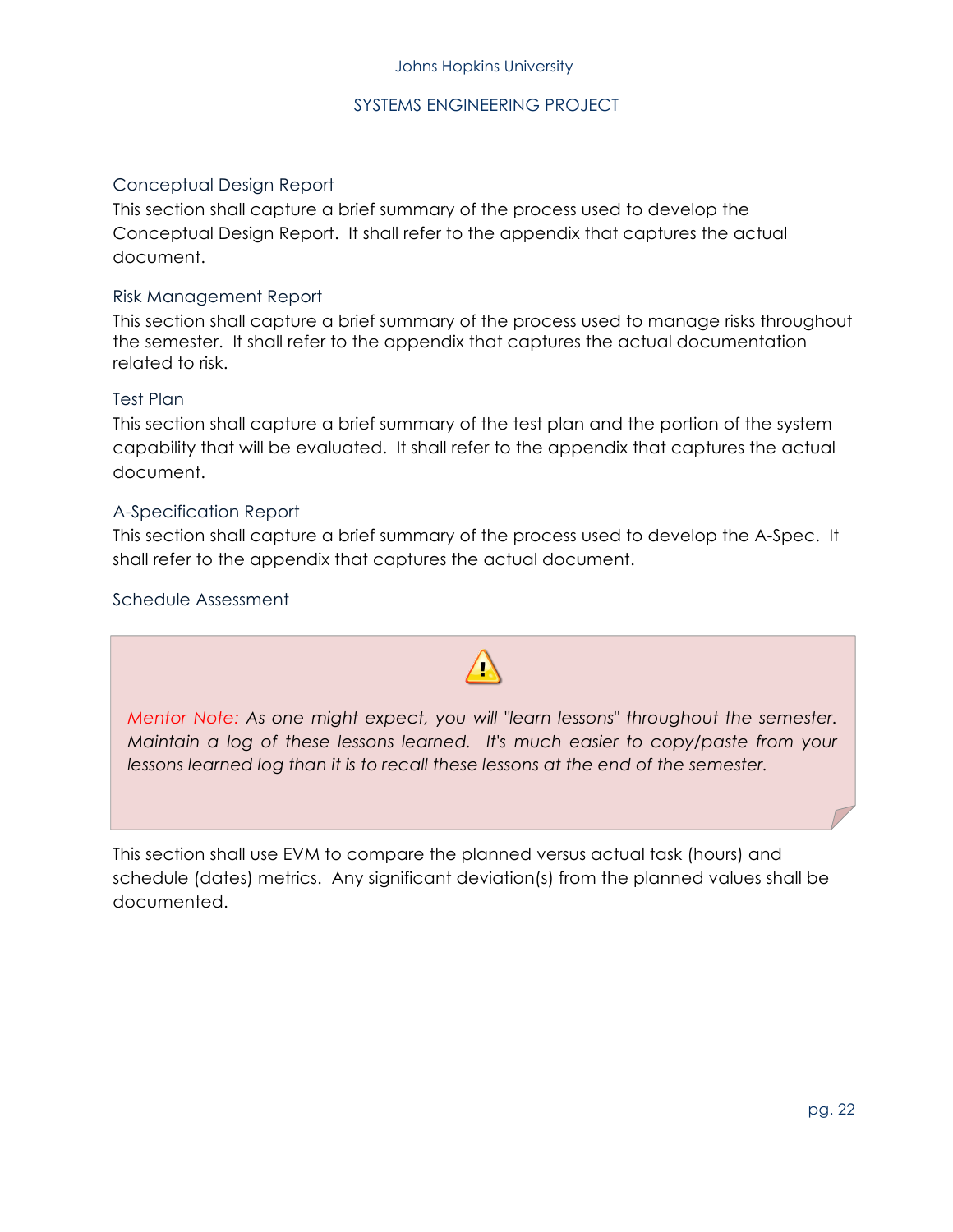

*Mentor Note: Since you will be required to assess planned versus actual task/schedule performance on your project, it is critical that you establish a method*  to track your progress (both in hours and dates) throughout the semester. Make sure *to keep your metrics updated throughout the semester!*

#### Lessons Learned

This section shall capture observations/lessons learned from the student's perspective during execution of the project.

#### Evaluation and Next Steps

This section shall provide conclusions on the value of the project to the student as well as to the intended users. Include a discussion of any possible follow-on activities, plans or potential toward system realization.

#### Recommendations

This section shall include the student's suggestions on how the value of the System Project course might be improved.

#### Appendices

A full compilation of the artifacts produced in support of this project, including the oral presentation materials.

#### **6.2 Oral Presentation and Critique**

In addition to the written Final Report, the student will give an Oral Presentation using summary viewgraphs. This presentation is expected to last 75 minutes, including questions and answers. The presentation should include 15 to 30 viewgraphs and the student should be prepared to discuss the project with the reviewers. Any special exhibits or products should also be provided. The examiners will generally include the Course Instructor and Project Mentor. Of particular interest is a discussion of lessons learned from the project.

Public students shall provide two notebooks and two CDs of ALL the CDRLS, including the Oral Presentation, to the Mentor and the Project Instructor. Public students shall also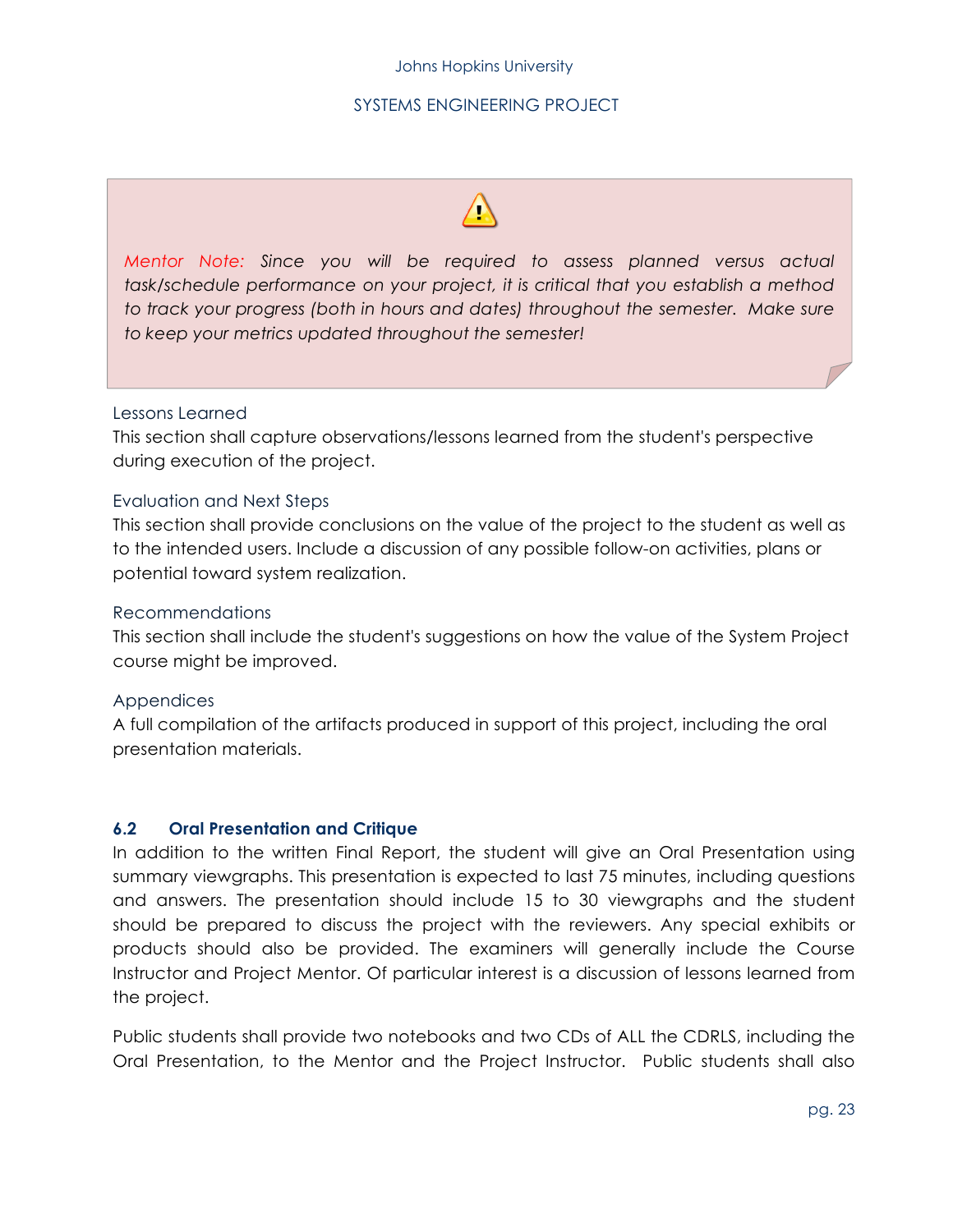upload a final version of their deliverables to Blackboard by the date of the scheduled presentation.

Online students shall upload all final materials to the Blackboard site no later than 48 hours in advance of their scheduled online presentation.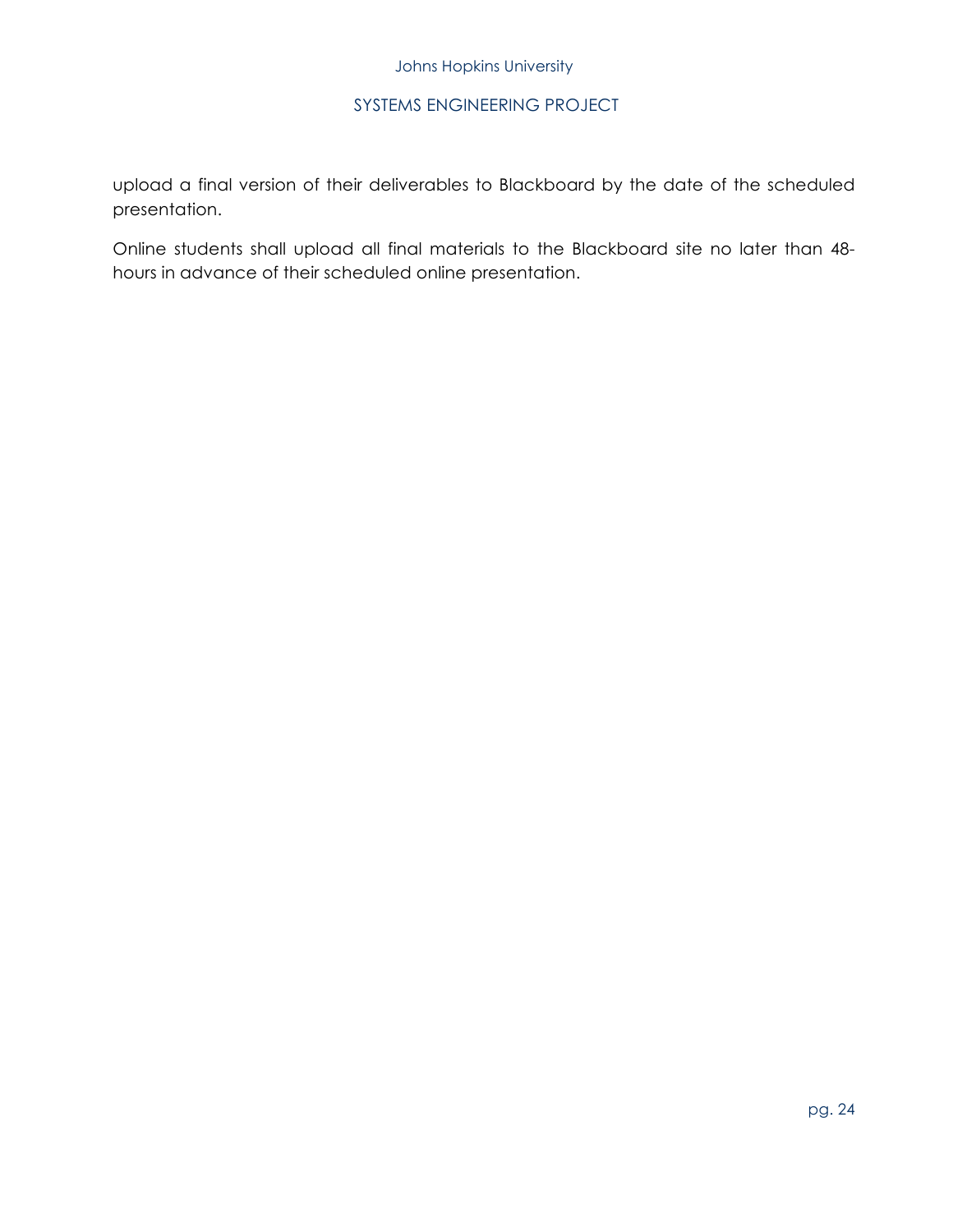### **7.0 SCHEDULE**

To complete the project by the end of a scheduled semester, it is necessary to have the subject of the work well in mind a few months prior the start of the course. It is a requirement to submit your Final Proposal on Blackboard prior to registering for the course. A full semester will be required to do the bulk of the work. Since the project is selfpaced and other priorities sometimes intervene, only about 30% of students complete the work as defined in their planned schedule. Be realistic but work hard to be committed to complete the course and your degree requirements in one semester. The following is a notional overall schedule:

| Timeline                       | <b>Activity</b>                                       |  |
|--------------------------------|-------------------------------------------------------|--|
| System Design and              | Gain access to the SE Project site                    |  |
| <b>Integration Course</b>      | Identify a mentor and connect to mentor in Blackboard |  |
| System Test and Evaluation     | Explore subjects for project                          |  |
| Course                         | Discuss project concept with mentor                   |  |
|                                | Complete SE Project Proposal draft to mentor          |  |
| <b>Registration for Course</b> | Final SE Project Proposal submitted to instructor     |  |
| $\overline{2}$                 | Submit Requirements Analysis Report/CONOPS            |  |
| 4                              | Submit Functional Analysis Report                     |  |
| 5                              | Submit Trade Study Report                             |  |
| 7                              | Submit Conceptual Design Report                       |  |
| 9                              | Submit Test Plan Report                               |  |
| 10                             | Submit A-Specification Report                         |  |
| 11                             | Submit Final Report and Presentation                  |  |
| $12 - 14$                      | Present Project to Instructor                         |  |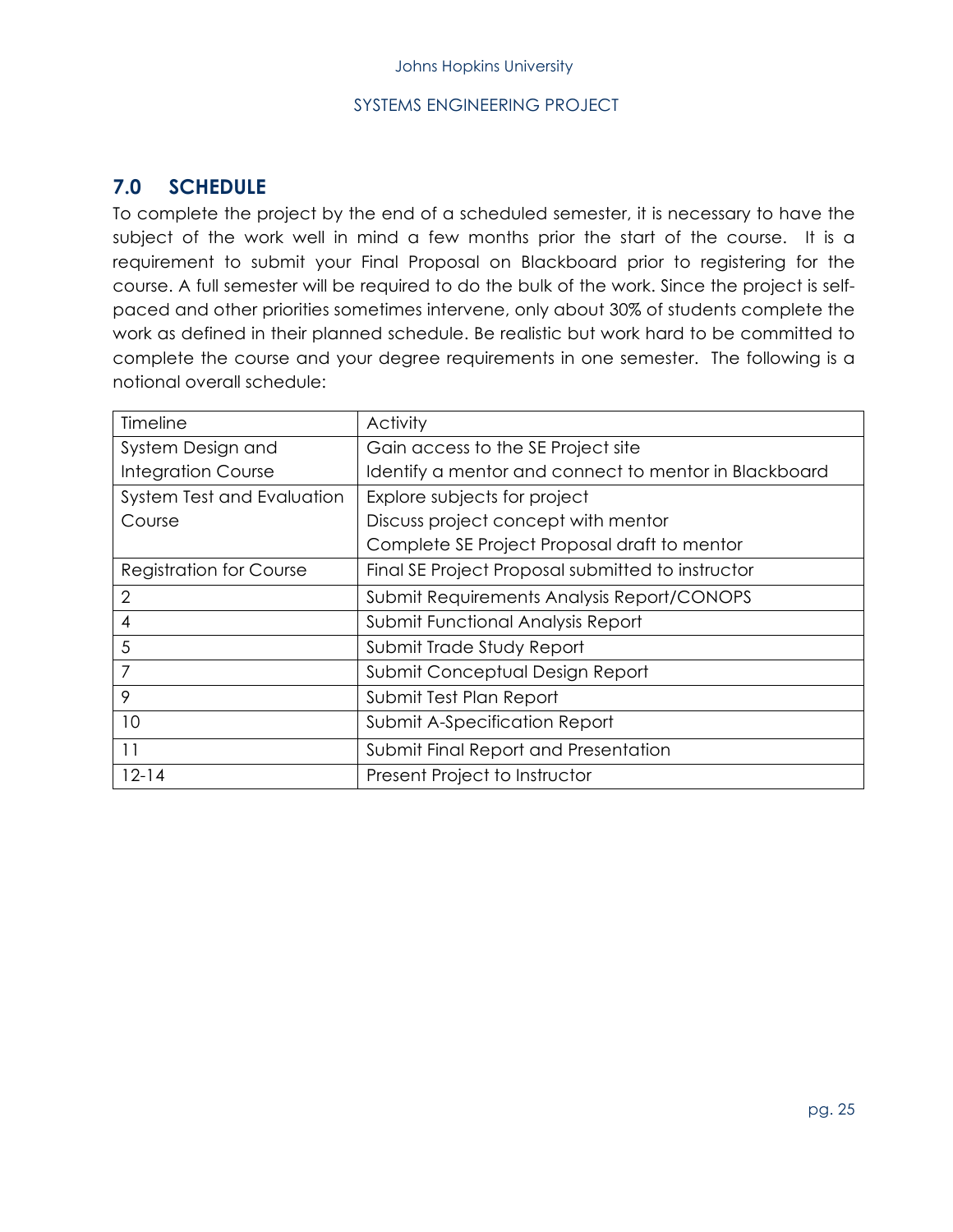#### **8.0 REQUIREMENTS FOR ONLINE STUDENTS**

Online students will use Blackboard as their primary mechanism for interacting with their mentors. In addition, students and mentors can use the Adobe Connect tool as a mechanism for real-time interaction.

All online students will perform their final oral presentation via Adobe Connect. Therefore, online students and their mentors are required to have, as a minimum, a computer headset (headphones and microphone) and a computer video camera. Prior to their final presentation, students should test their computer with Adobe Connect to prevent any last minute problems. An Adobe Connect session has been exclusively set up for this purpose. The link to this session is included here:

#### **http://connect.johnshopkins.edu/sm4\_test/**

#### **9.0 GRADING RUBRIC**

The focus on student attention in the System Project course should be on demonstrating your SE knowledge and skills. The "journey" is the most important aspect of this experience. Nevertheless, after the completion of the Oral Presentation, the University requires that a grade be given for the student performance. The course instructor and the mentor will assign a grade based on the student body of work and the level of understand of systems engineering demonstrated during the oral presentation. The thinking and input for the assigned grade is based on the table found below: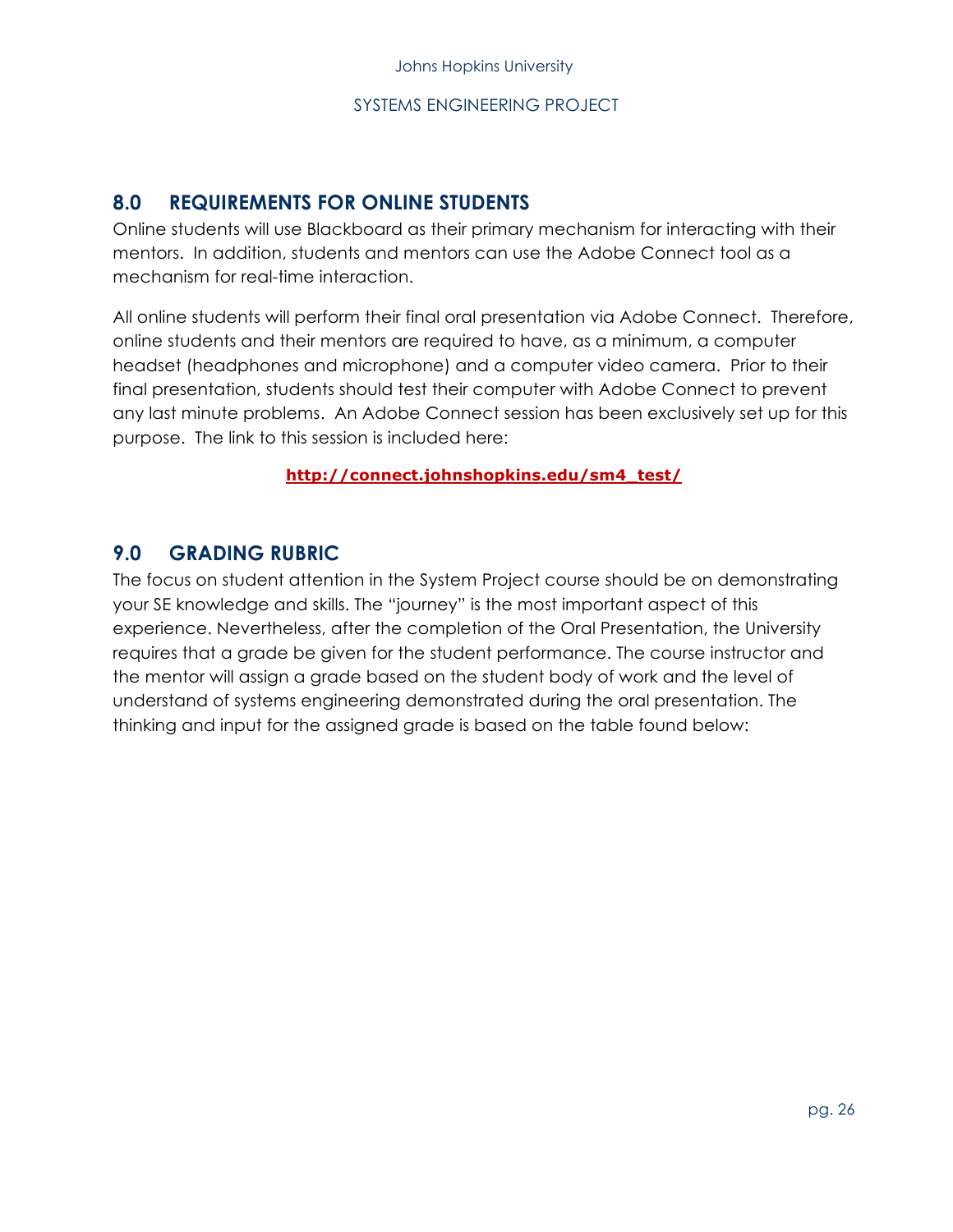#### Johns Hopkins University

#### SYSTEMS ENGINEERING PROJECT

| <b>Criteria</b>                                                                                                             | <b>Novice (0-49)</b>                                                                                                                                                                                                                                                                                           | Competent (50-85)                                                                                                                                                                                                                                                                                                            | <b>Proficient (86-100)</b>                                                                                                                                                                                                                                                                                                                                                                                         |
|-----------------------------------------------------------------------------------------------------------------------------|----------------------------------------------------------------------------------------------------------------------------------------------------------------------------------------------------------------------------------------------------------------------------------------------------------------|------------------------------------------------------------------------------------------------------------------------------------------------------------------------------------------------------------------------------------------------------------------------------------------------------------------------------|--------------------------------------------------------------------------------------------------------------------------------------------------------------------------------------------------------------------------------------------------------------------------------------------------------------------------------------------------------------------------------------------------------------------|
| <b>Understanding of Core SE</b><br>Principles (Method of<br>Assessment - Oral<br>Defense)                                   | Unable to describe basic systems engineering principles,<br>processes, and practices.                                                                                                                                                                                                                          | Able to describe basic systems engineering principles,<br>processes, and practices.<br>Unable to explain how these principles apply to their SE<br>Project and to applications in general.                                                                                                                                   | Able to describe systems engineering principles,<br>processes, and practices.<br>Able to apply these principles to elements of their SE<br>Project, and can describe application of the principles to                                                                                                                                                                                                              |
| <b>Defense of SE Project</b><br>(Method of Assessment-<br>Oral Defense)                                                     | Unable to effectively explain/describe project artifacts.<br>Unable to justify decisions made throughout the project.<br>Unable to answer questions specific to the project<br>artifacts.                                                                                                                      | Explains/describes project artifacts with difficulty.<br>Justifies a majority of decisions made throughout the<br>project. Struggles when defending some portions of the<br>Successfully answers questions related to project artifacts<br>with difficulty, sometimes requiring assistance from the                          | Effectively explains/describes project artifacts.<br>Anticipates questions and answers them before they are<br>asked.<br>Provides solid justifications for decisions made<br>throughout the project. Successfully defends approach.<br>Promptly and effectively answers questions,<br>demonstrating clear knowledge of the project artifacts.                                                                      |
| <b>Effective Leadership</b><br>(Method of Assessment -<br><b>Student/Mentor</b><br>Interactions)                            | Does not initiate conversations/interactions with mentor.<br>As project lead, does not demonstrate effective project<br>management skills. Does not deliver products for review<br>within the prescribed timeline.<br>Does not proactively maintain progress on project.<br>Project progress stalls regularly. | Successfully uses Blackboard tools to interact with<br>mentor.<br>Does not provide status updates to mentor unless<br>requested.<br>Although does not achieve milestones established in<br>proposal, continues to make steady progress on project<br>Uses basic methods to assess project progress.                          | Initiates conversations/meetings with mentor as required.<br>Proactively provides status updates to mentor.<br>Provides prompt feedback to mentor/instructor inquiries.<br>Applies appropriate SE tools (both process and software)<br>to project efforts.<br>Manages work to project plan established in proposal<br>using EVM techniques. Analyzes progress and<br>documents/justifies any deviations from plan. |
| <b>SE Project Quality</b><br><b>Project Concept &amp;</b><br>Proposal<br>Method of Assessment -<br><b>Artifact Review)</b>  | Project Concept and Proposal require multiple revisions<br>prior to submittal due to poor quality.<br>Project concept is weak. Justification for use of systems<br>engineering to address concept is poor.                                                                                                     | Project Concept and Proposal meet the intent of the SE<br>Project Guidelines.<br>Artifacts provide a basic understanding of the proposed<br>project.<br>Artifacts partially document the appropriateness of<br>project.<br>Project Management artifacts are complete, but may not<br>be reasonable for the proposed project. | Project Concept and Proposal are fully compliant with the<br>SE Project Guidelines.<br>Artifacts clearly present the proposed project.<br>Artifacts document the appropriateness of project.<br>Project Management artifacts are well thought out and<br>reasonable for the proposed project.                                                                                                                      |
| <b>SE Project Quality</b><br><b>Requirements Analysis</b><br>Report<br>(Method of Assessment –<br>Artifact Review)          | Topical coverage of requirements only.<br>Majority of requirements are self-generated.<br>Traceability of requirements to their respective sources is<br>not provided.                                                                                                                                         | Important operational requirements are captured.<br>Requirements are elicited from documentation or are self-<br>generated. Stakeholder involvement is not apparent.<br>KPPs are documented.<br>CONOPS is complete, but is not used to support any<br>downstream SE activities.                                              | Thorough operational requirements analysis.<br>Requirements are elicited from multiple sources, to<br>include stakeholders.<br>Requirements are well formed, and KPPs are justified.<br>CONOPS is complete, and is used as an input to other SE<br>activities.<br>raceability of requirements to their sources is fully<br>documented                                                                              |
| <b>SE Project Quality</b><br><b>Functional Analysis</b><br>Report<br>Method of Assessment-<br><b>Artifact Review)</b>       | Functional analysis is incomplete.<br>Functional architecture does not make sense.<br>Traceability of functions to requirements is not provided.                                                                                                                                                               | Functional analysis is complete.<br>Functional decomposition is evident, however some areas<br>are not adequately decomposed.<br>Some functions are not fully integrated into the<br>architecture.<br>Functional architecture can be traced with difficulty.<br>Traceability of functions to requirements is complete.       | Functional analysis is thorough.<br>Functional decomposition is appropriate for project.<br>Functional architecture is well thought out, and<br>demonstrates tight binding and loose coupling.<br>Traceability of functions to requirements is complete.<br>Gaps are properly addressed.                                                                                                                           |
| <b>SE Project Quality</b><br><b>Conceptual Design</b><br><b>Report</b><br>Method of Assessment -<br><b>Artifact Review)</b> | Physical analysis is incomplete.<br>Physical architecture is not based in reality.<br>Traceability of components to functions is not provided.                                                                                                                                                                 | Traceability of components to functions is provided.<br>Physical decomposition is evident, however some areas<br>are not adequately decomposed.<br>Physical architecture captures all major functional areas.<br>Physical interfaces do not capture the physical                                                             | Full traceability is documented, to include components to<br>functions and physical to functional interfaces. Gaps are<br>appropriately addressed.<br>Physical decomposition is appropriate for project.<br>Physical architecture is complete. Hardware and software<br>CIs are thoroughly described.<br>Interfaces describe physical implementation.                                                              |

[Continued on Next Page]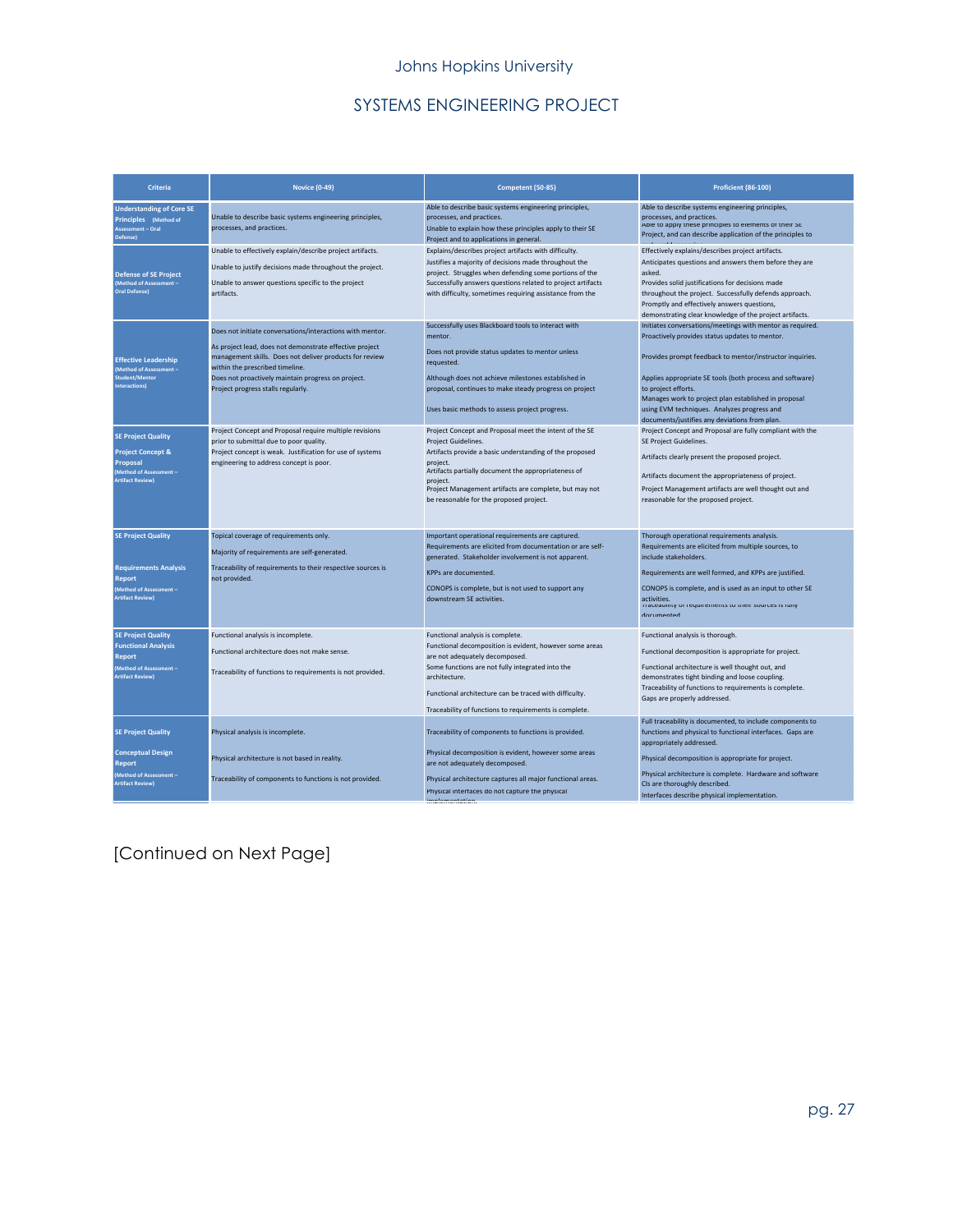#### Johns Hopkins University

#### SYSTEMS ENGINEERING PROJECT

| <b>Criteria</b>                                                                                                                            | <b>Novice (0-49)</b>                                                                                                                                                                                                                              | Competent (50-85)                                                                                                                                                                                                                                                                                              | Proficient (86-100)                                                                                                                                                                                                                                                                                                                                         |
|--------------------------------------------------------------------------------------------------------------------------------------------|---------------------------------------------------------------------------------------------------------------------------------------------------------------------------------------------------------------------------------------------------|----------------------------------------------------------------------------------------------------------------------------------------------------------------------------------------------------------------------------------------------------------------------------------------------------------------|-------------------------------------------------------------------------------------------------------------------------------------------------------------------------------------------------------------------------------------------------------------------------------------------------------------------------------------------------------------|
| <b>SE Project Quality</b><br><b>Trade Study</b><br>(Method of Assessment -<br><b>Artifact Review)</b>                                      | Trade study is not adequately justified.<br>Trade study approach is ad hoc and does not follow a<br>prescribed process.<br>Research is not demonstrated.<br>Analysis is subjective.                                                               | Trade study is appropriate for the project.<br>Selection criteria are valid but not fully justified.<br>Weighting is performed, but approach is not fully<br>justified.<br>Utility curves are used, but have errors.                                                                                           | Trade study is justified by requirements and risk.<br>Selection criteria are valid and justified.<br>Weighting method is justified and used appropriately.<br>Utility curves are properly formed.                                                                                                                                                           |
|                                                                                                                                            |                                                                                                                                                                                                                                                   | Trade study analysis is complete.<br>Sensitivity analysis is incomplete.<br>Recommendations and follow-on actions are not provided<br>or are not reasonable.                                                                                                                                                   | Trade study analysis is comprehensive.<br>Sensitivity analysis is performed.<br>Recommendations and follow-on actions are<br>documented.                                                                                                                                                                                                                    |
| <b>SE Project Quality</b><br><b>System Specification</b><br>Method of Assessment -<br><b>Artifact Review)</b>                              | Topical coverage of requirements only.<br>No requirements growth/refinement from the<br>Requirements Analysis Report.<br>Requirements are subjective.<br>KPPs are not provided.                                                                   | Requirements have been refined from the Requirements<br>Analysis Report.<br>Requirements metrics are presented.<br>KPPs are documented.                                                                                                                                                                        | Requirements have been refined from the Requirements<br>Analysis Report. A large percentage of the requirements<br>The SE process used throughout the project has driven<br>requirements growth. Requirements fully describe the<br>Requirements metrics are presented and explained.<br>KPPS are documented, adequately justified, and are<br>quantitative |
| <b>SE Project Quality</b><br><b>Test &amp; Evaluation Plan</b><br>Method of Assessment -<br><b>Artifact Review)</b>                        | T&E Plan is incomplete.<br>T&E Plan is not based in reality.<br>Traceability of T&E Plan to Conceptual Design is missing.                                                                                                                         | Verification Cross Reference Matrix is included for the<br>final requirements set.<br>Test Environment(s) are documented.<br>Test Resources are identified.                                                                                                                                                    | Full traceability is documented, to include test planning to<br>conceptual design and requirements.<br>T&E Plan is consistent with the VCRM.<br>High level test metrics are captured.<br>High level intended test results are documented.                                                                                                                   |
| <b>SE Project Quality</b><br><b>Risk Management</b><br>Method of Assessment-<br><b>Artifact Review)</b>                                    | Risks are superficial.<br>Risk analysis is incomplete and inconsistent with standard<br>approaches.<br>No risk waterfall is included.                                                                                                             | Risks address some of the major risk areas on the project.<br>Risk analysis is consistent with best practices, but includes<br>errors/inconsistencies.<br>Initial, current, and final risk profiles are not captured.<br>Risk waterfall is included but is not complete or consistent<br>with associated risk. | Risks address all major risk areas on the project.<br>Risk analysis is thoughtful, complete, and consistent with<br>best practices.<br>Initial, current, and final risk profiles are captured.<br>Risk waterfall is included and is complete.                                                                                                               |
| <b>SE Project Quality</b><br><b>Final Report &amp;</b><br><b>Presentation</b><br>(Method of Assessment -<br><b>Artifact Review)</b>        | Assessment of project, artifacts, and self-assessment are<br>superficial or are not included.<br>Final package is missing artifacts.<br>Final versions of documents are not included.<br>Final package is not provided prior to the presentation. | Assessment of project, artifacts, and self-assessment are<br>included.<br>Final package includes all required artifacts, but there are<br>problems with configuration management.<br>Final package is complete and provided prior to the<br>presentation.                                                      | Assessment of project, artifacts, and self-assessment are<br>thoughtful and consistent with project.<br>Final package is complete, properly formatted, and<br>uploaded to the Blackboard deliverables area prior to                                                                                                                                         |
| <b>Semesters to Complete</b><br><b>Total</b><br><b>Configuration Control</b><br>Version 003 00<br><b>MM: 24 ILIN 201</b><br>ast Updated By | 5 points are automatically deducted (per semester) for<br>late completion                                                                                                                                                                         |                                                                                                                                                                                                                                                                                                                |                                                                                                                                                                                                                                                                                                                                                             |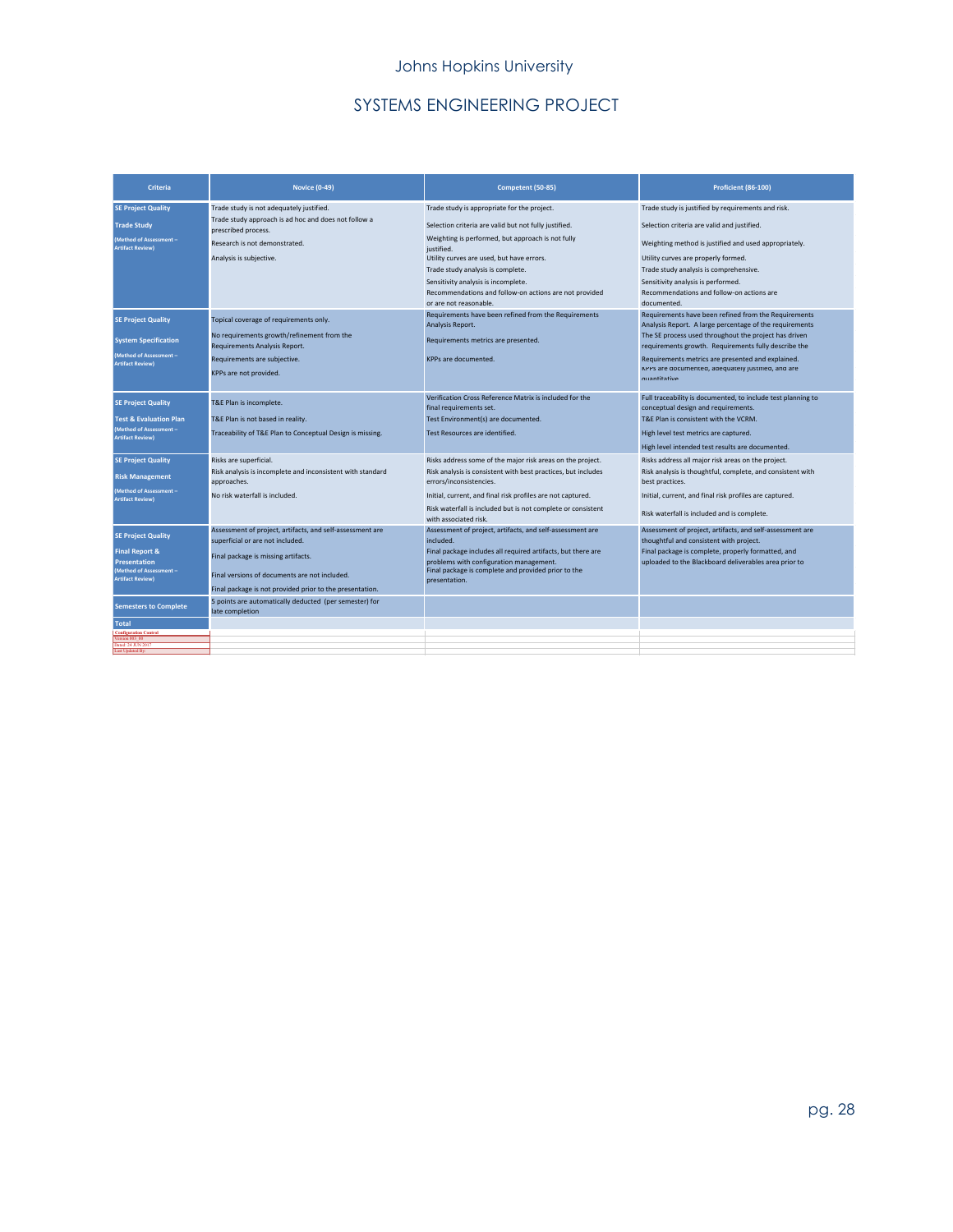## **APPENDIX A - Selection of Project System Topics**

#### **General Attributes**

As stated in the instructions for the Systems Engineering Project, the subject selected must be capable of demonstrating the student's ability to apply the methods of systems engineering learned during the curriculum to a practical problem. These methods include:

*Requirements Analysis and Concept of Operations*

*Functional Analysis* 

*Conceptual Design*

*Trade Studies*

*Risk Management*

*Test and Evaluation*

*A-Specification*

*Project Management*

In order to permit the application of systems engineering principles, the subject itself shall:

- (1) be a **system**-like **product**
- (2) have potential **users** who **need** (or would pay for) such a product
- (3) be **feasible** with existing technology
- (4) involve **risks** and technical challenges in its accomplishment

#### **Work Related Projects**

Students are encouraged to select a project that is related to their work when circumstances permit. This category represents the majority of system projects carried out to date. In a work-related project, the student has access to information concerning the user environment, needs, opportunities, constraints and other important domain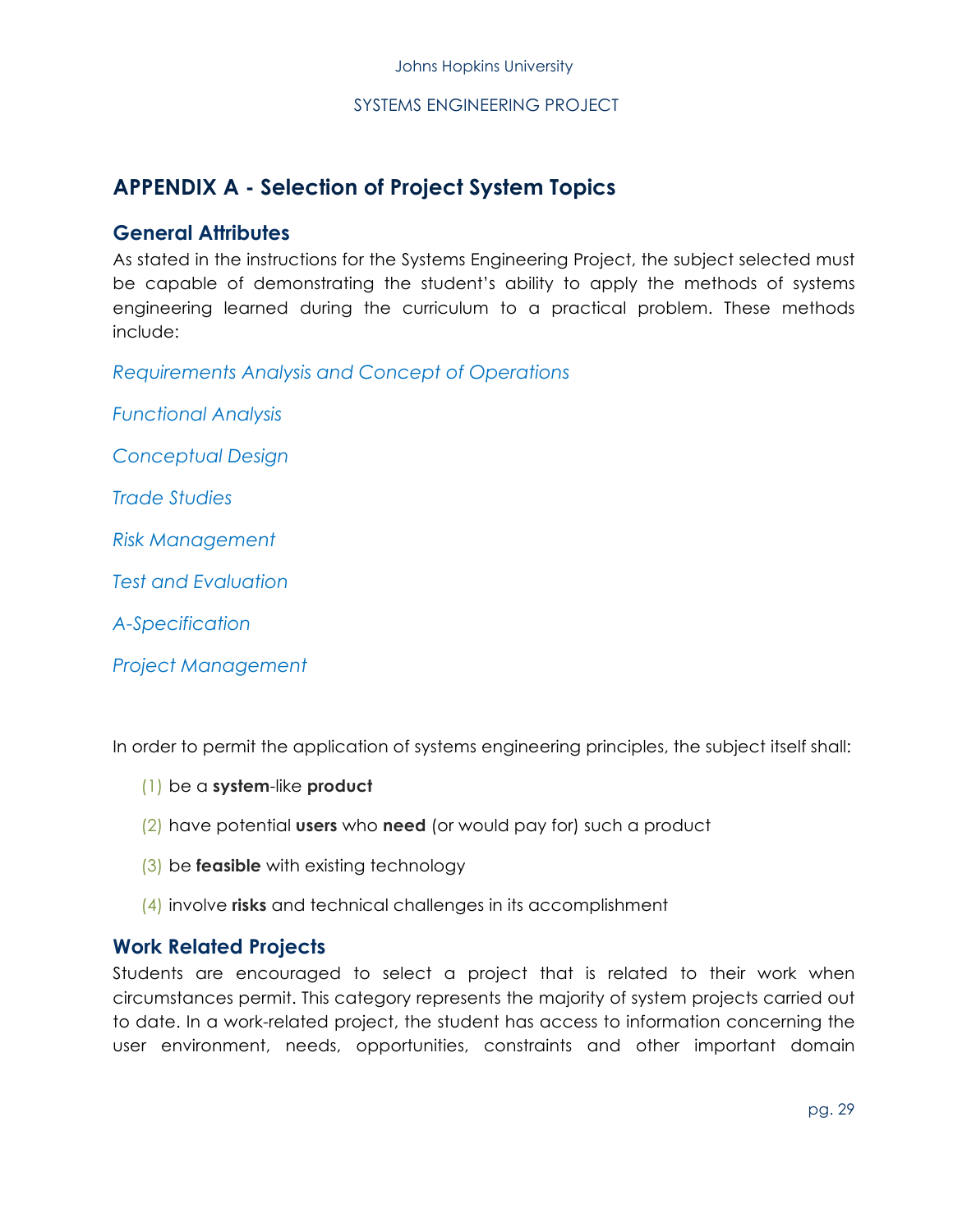knowledge. Sometimes, such projects also provide an opportunity to contribute to the student's workplace.

#### **Examples**:

- (1) Conceptual Design of a Sonar Self-Noise Field System
- (2) Advanced Port Ship Protection System
- (3) Lighting Protection for an Antenna Range

**CAUTION**: There shall be a clear distinction between the student's workplace project and the JHU project. The execution of the JHU project must not depend on the progress or status of the workplace project. The work conducted shall be that of the student. Also, the JHU project shall not depend on classified or proprietary information which would restrict submission of project reports.

#### **Community Related Projects**

A number of interesting projects have been based on community needs and such projects usually provide ample access to users and other domain knowledge. However, the requirement that the problem must be "system-like" narrows the opportunities to special cases, which require the application of systems engineering.

#### **Examples**:

- (1) Systems for the Development of an advanced School Local Area Network
- (2) Management System for the Soccer Association of Howard County (teams, coaches, referees, schedules, equipment, tournaments, etc.)
- (3) Remodeling a large church (lighting, acoustics, choir, building costs, etc.)

#### **New Device Projects**

Some students have an idea of a device (small system) that they believe might be marketable.

#### **Examples**:

- (1) Automating the Analysis and Data Storage of Neurotransmitter Tests
- (2) A Tactile Display for Blind Computer Users
- (3) Transit Information Display Device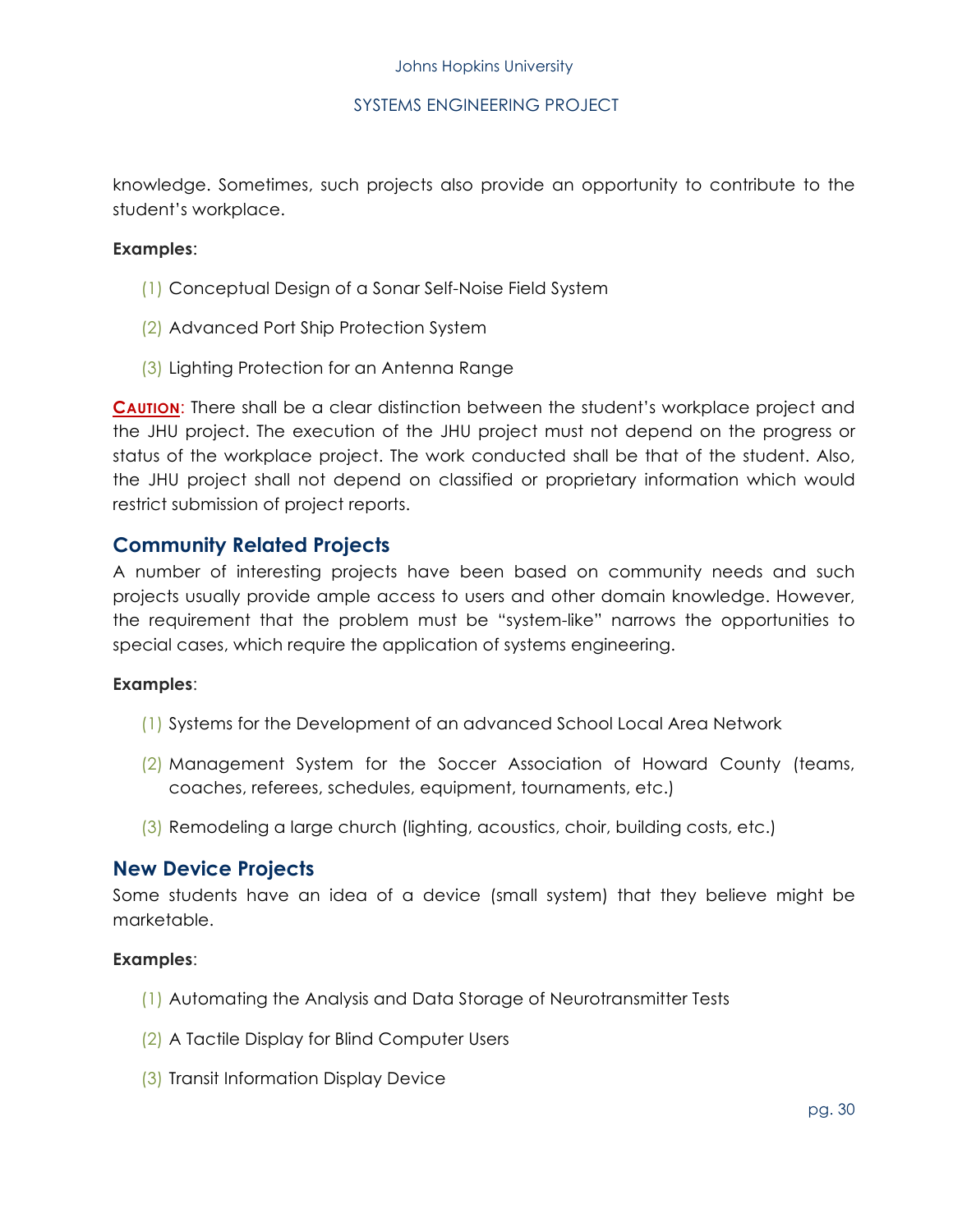- (4) Fisheries Scientific Computer System
- (5) Automated Panel Assembly Device for a Radar Application

**CAUTION:** The device shall be sufficiently complex for application of systems engineering. The device shall be technically feasible and affordable and there must be a credible community of potential users. The student must have adequate knowledge of the technology and potential of the device.

#### **Personal Projects**

In very rare cases, projects have been based on personal needs but they are not recommended. As in the case of work-related projects, they have the advantage of domain knowledge. To be suitable for a Project System they need to have sufficient system-like scope to demonstrate systems engineering principles. The student (and family) shall not be the sole customer – the results must be of value to a community of potential users.

#### **Examples**:

Sailboat System in Preparation for Circumnavigation

Official Clock and Scoring System for High School Games

#### **Reality and Originality**

Except in special cases, the proposed Project System shall be real and the student's approach shall be original. Where the student wishes to deviate from reality for security or other reasons, or choose a problem that has been addressed previously, a case should be made and approval obtained to pursue the approach. In all cases, the project shall be wholly the work of the student, and any deviations shall be fully realistic.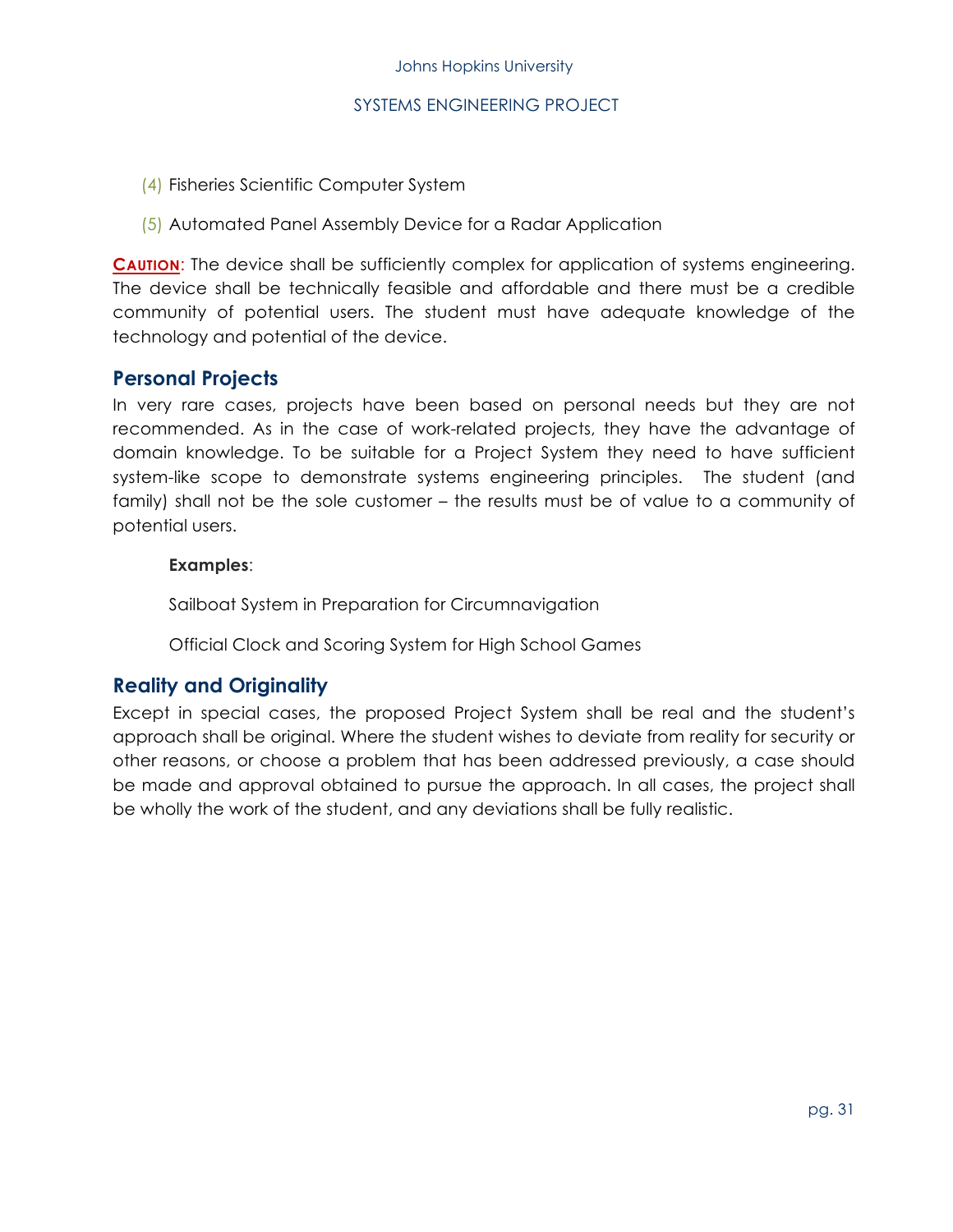#### **APPENDIX B - Frequent Project System Deficiencies**

The following paragraphs list common deficiencies in selecting subjects for the Project System and carrying it through to completion. Such cases lead to extensive resubmissions, resulting in delay of graduation of students for whom this is their final course. To make good use of past experience, students should review their project concepts against the cases described below. Project Mentors should also consider these examples when examining student concepts and proposals.

1. Inadequate system product

Project product not clearly defined; not suitable to illustrate application of SE principles

Product too simple, and/or solution too obvious to require SE approach

Project focuses entirely on a minor component of a system

2. Project overly ambitious

Project too ambitious to be accomplished within a reasonable time and effort

System very large and/or complex

Proposal of treatment overly detailed

3. Insufficient knowledge base

Insufficient available information on project characteristics

Project is new idea without prior experience or knowledge base

Student has limited personal knowledge of project requirements and/or technology

Excessive reliance on interviews to obtain knowledge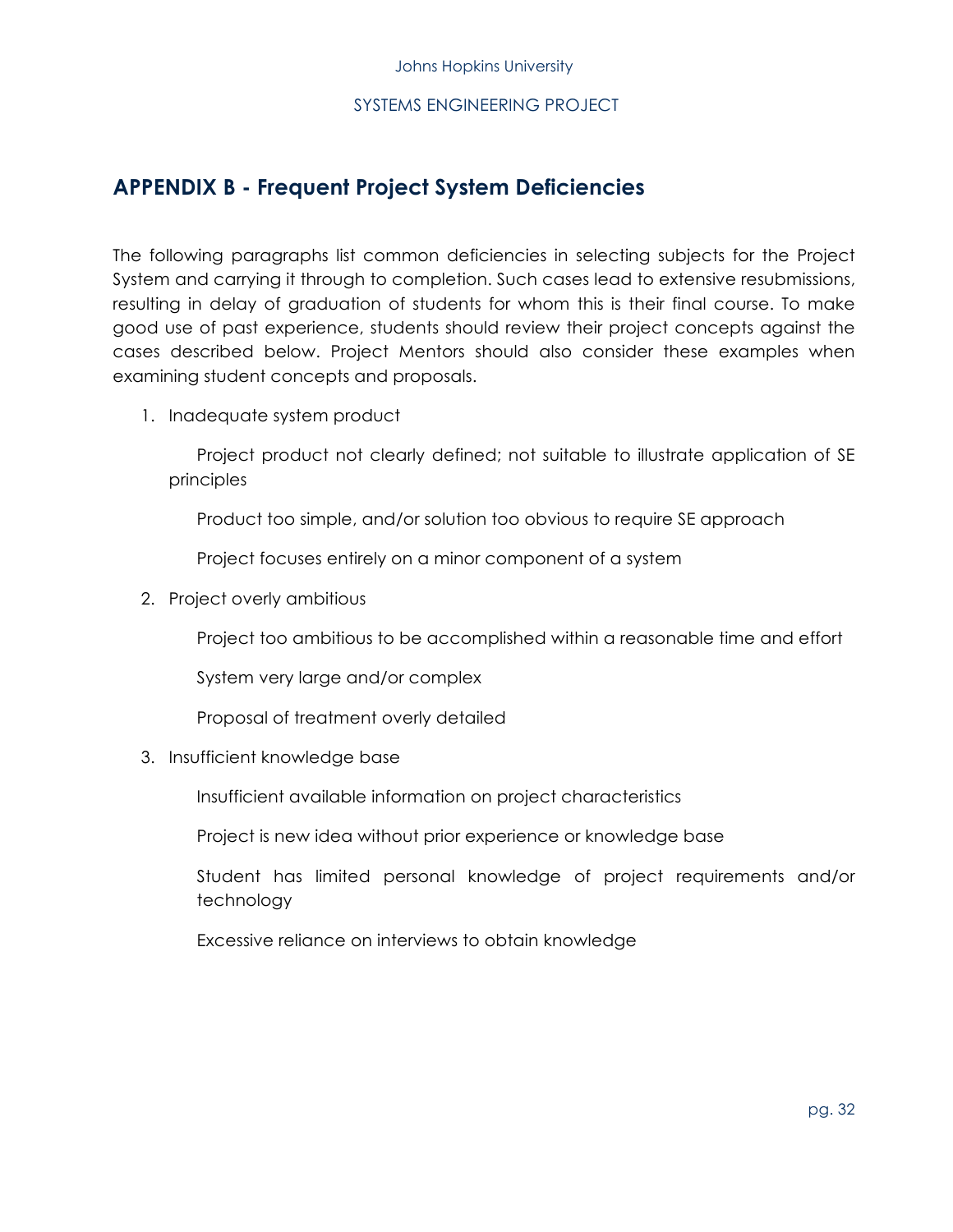#### Johns Hopkins University

#### SYSTEMS ENGINEERING PROJECT

4. Overemphasis on product design

Emphasis on product design rather than systems engineering

Project involves writing a computer program

5. Too closely tied to student's work project

Product identical to part of student's current job

Project may be adversely affected by changes in schedule or content of job

Confusion between objectives of JHU project and company objectives

Security or proprietary complications

6. Project only of potential value to student or family

Student is sole "customer" for project

Requirements solely provided by student

7. Inadequate treatment of subject

Student underestimates the thoroughness of planning, execution and writing required

Application of too few SE principles

Reasoning in applying principles not explained

Write-ups are cursory, superficial

Key items required in project specifications omitted or slighted

#### 8. Inadequate execution of project

Poor Proposal plan

Failure to follow plan

Inadequate communication with mentor